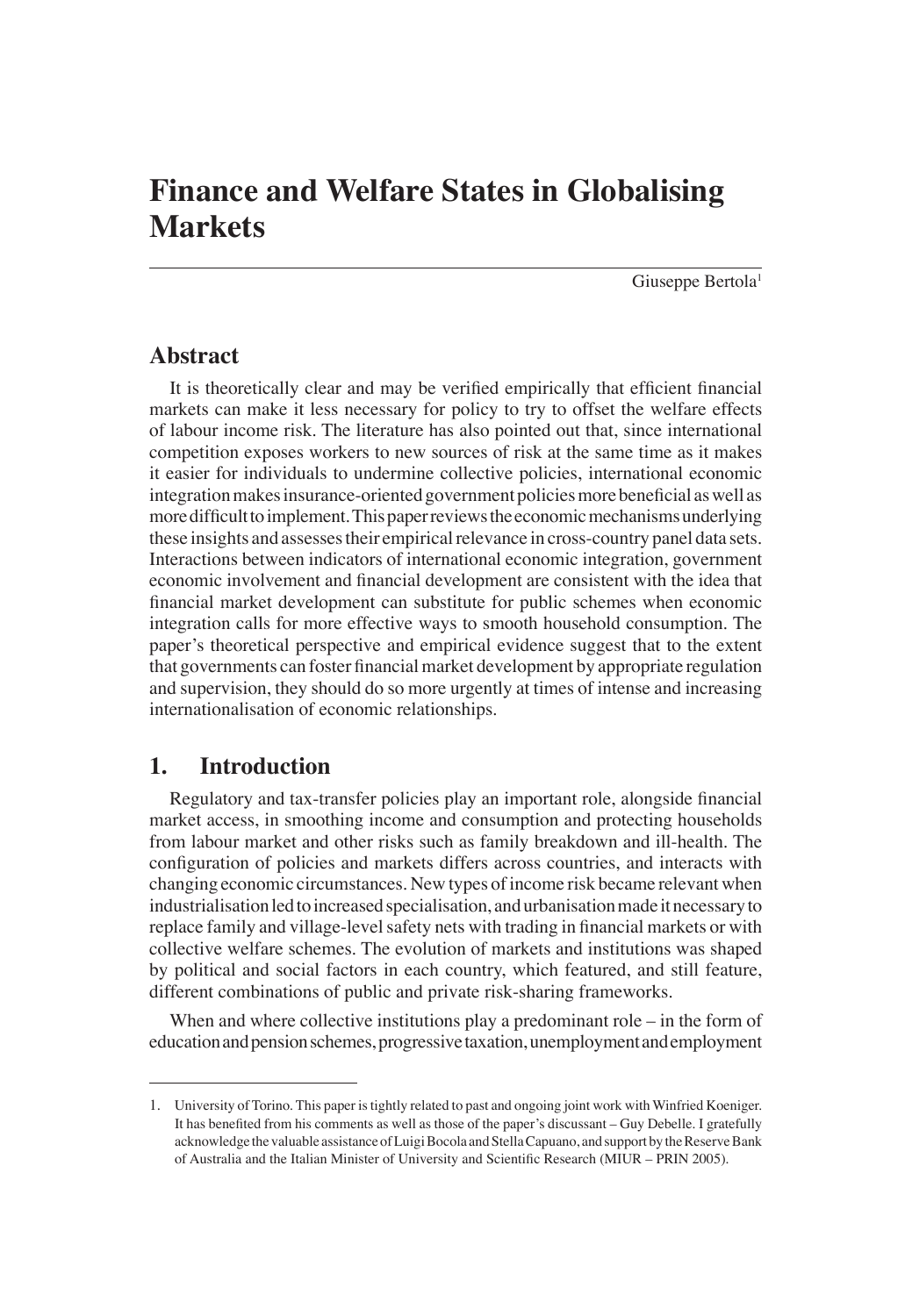protection schemes – it is not necessary for households to access markets in order to finance human capital accumulation, fund retirement, and smooth out labour income fluctuations. Conversely, in economic systems where access to efficient financial markets makes it possible for households to manage income risk with private instruments, there is less need for economic policies to reduce the intensity and frequency of labour income shocks or to buffer their implications for household consumption. Differences across countries in these respects interact importantly with ongoing changes in the nature of risk and in the relative efficiency of private and public institutions. In the post-War period, new risks have arisen from deeper international economic integration and the related process of de-industrialisation in advanced countries (Rodrik 1998; Iversen and Cusack 2000). Social protection schemes based on youth education and lifelong employment lose some of their ability to stabilise labour income in times of heightened international competition and intense structural change.

This paper focuses on interactions between the internationalisation of markets, national public redistribution schemes and private financial market development. As pointed out by Rodrik (1998), Agell (2002) and others, the risks related to international trade and specialisation may encourage governments in more open economies to introduce more redistributive policies. If the relevant risks can be covered by financial market instruments, however, more intense international competition need not be accompanied by larger government budgets and more intense redistribution. And while economic integration may well increase demand for redistribution in countries where financial markets are a poor substitute for government policies, international tax competition also makes it difficult to implement collective redistribution policies.

Section 2 outlines theoretical interactions between sources of risk and different risk-sharing frameworks. Private markets are generally unable to provide insurance against labour income risks and, to the extent that governments cannot provide costlessly the same insurance that markets fail to provide, redistribution policies need to trade off consumption stability and production efficiency. The shape of the relevant trade-off depends on structural factors. Among these, the scope of international economic interactions affects both the incidence of market-driven income risk and the power of governments to enforce collective schemes in the face of international systems competition. Section 3 brings the resulting perspective to bear on differences and changes in cross-country and time-series country data on international openness, governments' economic involvement and financial development. The interaction between these features is consistent with the idea that a suitable financial infrastructure is a key determinant of a country's willingness to open its economy to international market infl uences, and forego some public policies that have the ability to shape citizens' incomes and consumption. The concluding Section 4 discusses implications for policy and for further research.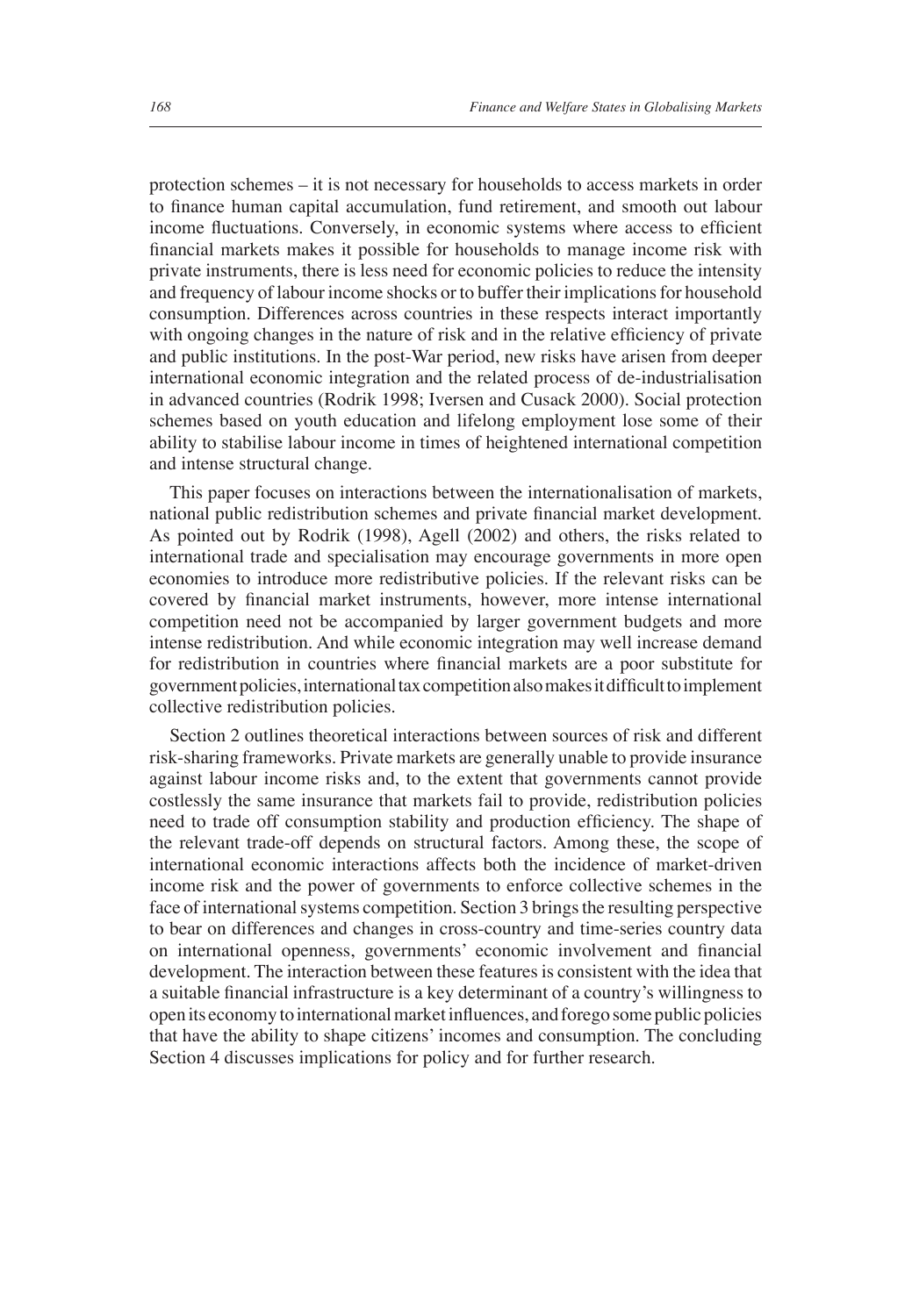# **2. Risk, Markets and Redistribution**

Economists are justifiably fond of complete, competitive markets as a useful reference paradigm. When realisations of risk have different implications for different individuals and (because of risk aversion) fluctuations in consumption around a given path decrease welfare, it would be efficient to arrange for resources to be transferred from lucky to unlucky individuals *ex ante* so as to ensure that *ex post* (after the realisation of risk) marginal utility varies across individuals in predetermined ways.2 But economists are also keenly aware that, in reality, smoothing consumption in the face of shocks to income is very difficult across individuals and over time for a given individual.

## **2.1 Incentives and information**

Implementation of the 'contingent transfers' that would efficiently redistribute risky income faces major information and enforcement hurdles, especially in the case of the most important and least insurable risk for households – namely that of seeing their labour income disappear, temporarily or permanently, when product markets turn against their occupation or profession. Differences in labour income across industries and regions for similar workers, and for differently skilled workers within each region and industry, are at least partly explained by the fact that mobility towards higher-paying jobs, across occupations and geographic locations, is costly. Since labour mobility cannot arbitrage away job-specific wage differentials, higher volatility of labour demand will then imply wage differentials that are not only more volatile, but also more widely distributed at a point in time because temporary wage differentials need to be larger when they are less permanent to motivate mobility (Bertola and Ichino 1995; Ljungqvist and Sargent 1998). Wider and more volatile wage differentials have important welfare implications when individual workers cannot rely on private financial instruments or collective schemes in order to finance their mobility towards higher-paying jobs. When labour demand variability needs to be absorbed by individual resources, rather than aggregate ones, trends and fluctuations in labour demand will be primarily reflected in the level and volatility of workers' consumption. Not surprisingly, in fact, earnings and consumption data track each other quite closely at the individual level, especially at the low end of their distributions (Attanasio and Davis 1996; Blundell and Preston 1998).

Much as it would be desirable for households to obtain insurance against job loss, private markets cannot supply it as easily as insurance against earthquakes. Job loss, like many health problems and other life events, can result from the individual's own behaviour as well as from objective circumstances. To the extent that the former cannot be observed and the latter are hard to verify, an insurance contract specifying the circumstances where a worker would be entitled to compensation when fired would be exceedingly complex to write, and essentially impossible to enforce privately. Workers covered by private insurance contracts would not work

<sup>2.</sup> See Bertola, Foellmi and Zweimüller (2006, Ch 8) for an exposition of this perspective, and of its **limitations**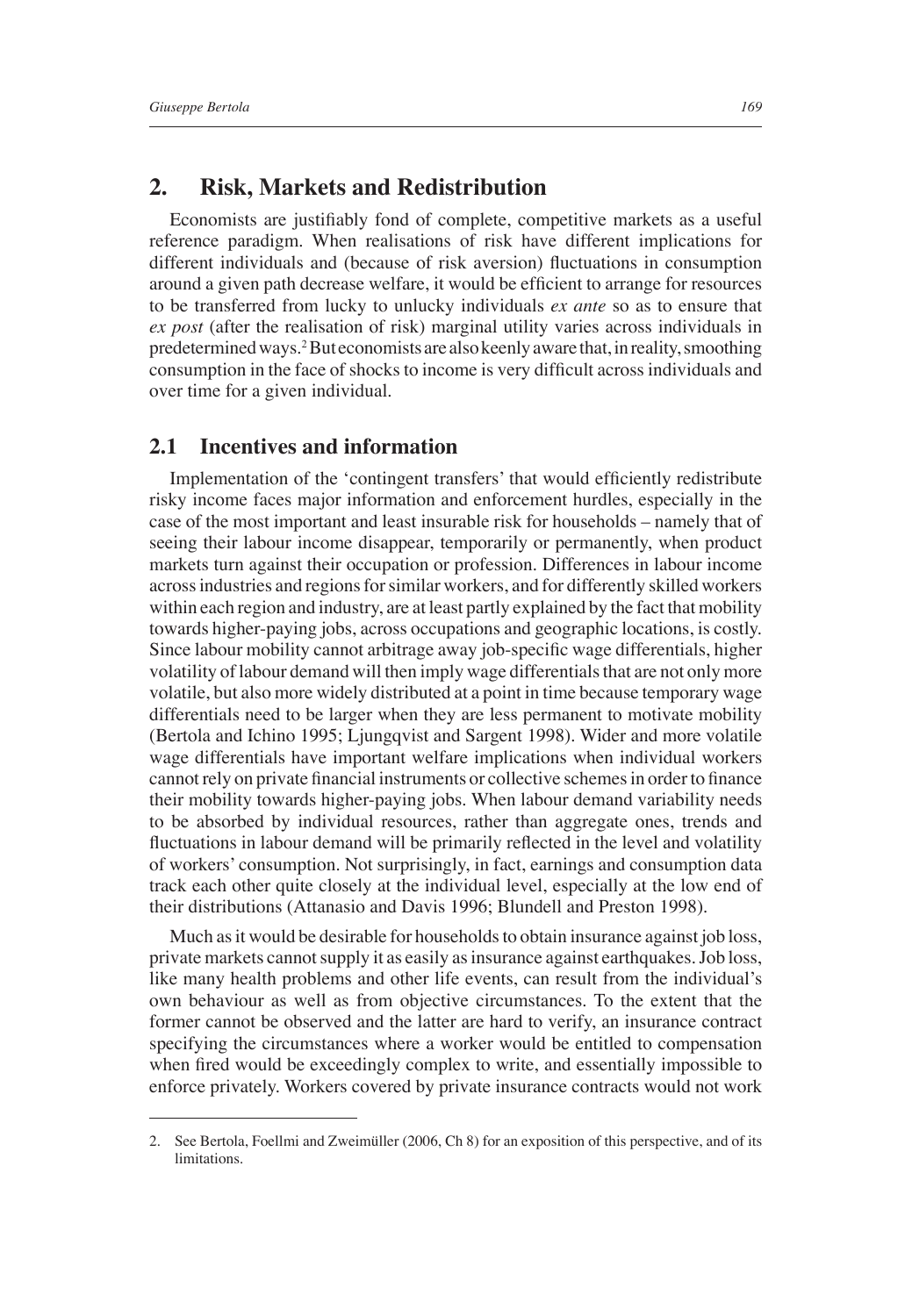as hard and would be fired so much more promptly than uninsured workers as to make insurance either unprofitable for the issuer, or so inefficient as to be too costly for purchasers.

Governments have obvious enforcement advantages (and indeed supply legal and contract enforcement services to facilitate market interactions) and may exploit better information about individual circumstances and interactions across agents. When market interactions cannot exploit sufficiently broad and reliable information, taxation of lucky individuals and transfers to unlucky ones can potentially fulfil the same need for insurance as missing financial contracts. If it does succeed in serving the same purpose that markets would pursue, redistribution need not decrease productive efficiency, and may well increase it if it encourages risk-taking behaviour. For example, unemployment subsidies can allow workers to prolong their search for jobs and improve the productivity of the job they will eventually accept (Acemoglu and Shimer 1999). Labour market institutions and regulation can perform much the same role as explicit taxation and transfer payments, and may be more easily administered in some countries. For example, employment protection legislation can substitute for unemployment insurance schemes and may trigger retraining or severance payments that private markets would not be able to fund or enforce (Bertola 2004).

But policies would only be able to maximise welfare in much the same unrealistic circumstances of perfect information and enforcement that would support perfect and complete markets for contingent transfers. Like real-life markets, real-life policies also face serious problems in their attempts to buffer income shocks.

On the one hand, if political processes are charged with implementing redistribution, they may do so not for *ex post* insurance purposes but on an *ex ante* basis, in favour of politically strong groups. *Ex ante* redistribution may be grounded in shared feelings of solidarity, but is also influenced by political power and rent-seeking, so it is generally not equally supported by all individuals. Conversely, the expectation that shocks disturbing mean income will be offset by policy improves welfare for all risk-averse individuals, regardless of their mean income. In practice, it is not easy to disentangle the two sets of policy motivations and effects, which are pursued by a single set of imperfect policy instruments. Implementation of *ex ante* redistribution cannot rely on lump-sum instruments, and that of *ex post* redistribution cannot be based on realisations of exogenous risk: both have to be defined in terms of observed income, which depends on exogenous circumstances as well as on individual effort.

On the other hand, just as information problems can prevent financial markets from providing insurance, they can also imply that policies will reduce aggregate production at the same time as they share it. As the State does not know all, its policies suffer the same incentive effects that prevent private companies from offering insurance against bad luck in the labour market. For example, workers will not work as hard to avoid job loss and to find new jobs when they are insured against unemployment. Also, making it difficult for employers to fire redundant workers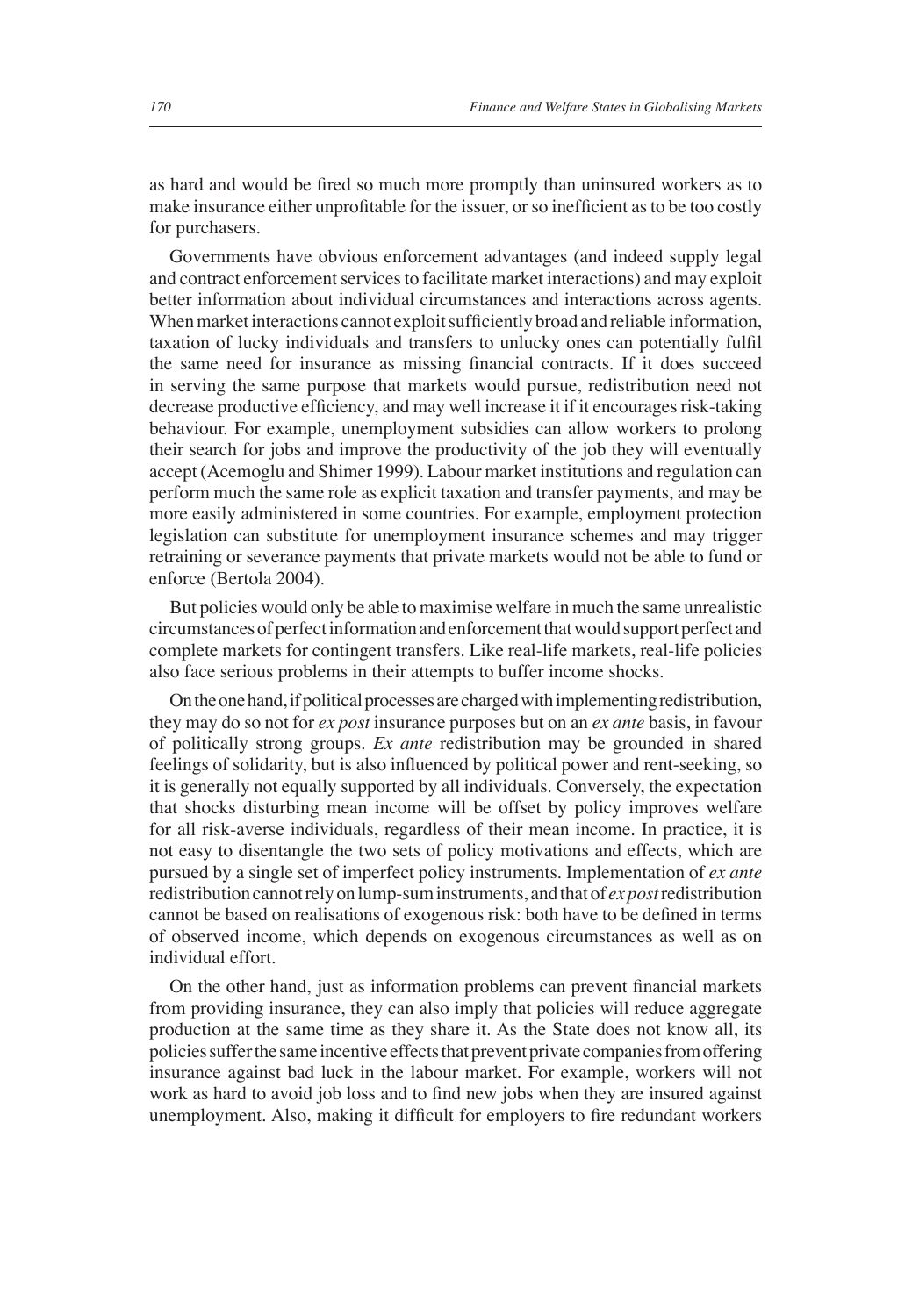stabilises workers' labour income, but it also slows down labour reallocation towards more productive jobs, thus reducing production and profitability.

The configuration of redistribution-motivated institutions is different across countries, in ways that largely reflect the historical development of nation-states. In European countries, legislation meant to endow workers with some bargaining power and to insure them against poor health, unemployment and old-age was introduced at times of actual or feared social unrest, in Bismarck's industrialising Germany or in Lord Beveridge's post-War United Kingdom. The institutional structure of labour markets and welfare schemes is distinctively different not only across the US, Japan and Europe as a whole, but also across countries within Europe, where labour market policies play different roles in different welfare-state models (Bertola *et al* 2001). Scandinavian countries offer universal welfare benefits and feature a very important role for active labour market policies (including job creation in the public sector). In comparison, the Bismarckian model of continental European countries such as France and Germany is firmly rooted in labour market regulation, with centralised wage determination and stringent employment protection legislation, and an important role for mandatory pension, health and unemployment insurance programs administered by government entities.

The Beveridgian model of the UK features comparatively light regulation of wage determination and employment relationships and general entitlement to safety-net benefits financed by general taxation, rather than insurance pay-outs financed by contributions. In the Anglo-Saxon welfare states, collectively administered schemes do not address insurance needs. This leaves room for development of private financial markets which, as pointed out by Bertola and Koeniger (2007), can make it less necessary to rely on government redistribution in order to smooth consumption in the face of individual shocks. Some of the relevant cross-country heterogeneity is related to the effectiveness of their legal and administrative frameworks in supporting markets and administrations. A large and influential, if controversial, body of work views market development and regulatory interferences as determined by countries' 'legal traditions', as defined and measured by La Porta *et al* (1998). While the flexible common law system of Anglo-Saxon countries appears more suited to support contractual relationships, the code-based systems of continental European and other countries influenced by the French legal tradition seem to stifle development of private markets at the same time as perhaps fostering relatively efficient bureaucratic administration of government schemes.

#### **2.2 International risk and policy competition**

Over time, the breadth and intensity of international economic interactions has tended to increase, driven by improvements of transportation and communication technologies, and to improve the overall efficiency of production patterns. However, the speed of economic integration differs across countries and periods because policy and politics have to deal with its implications for within-country income distribution and for the feasibility of redistribution.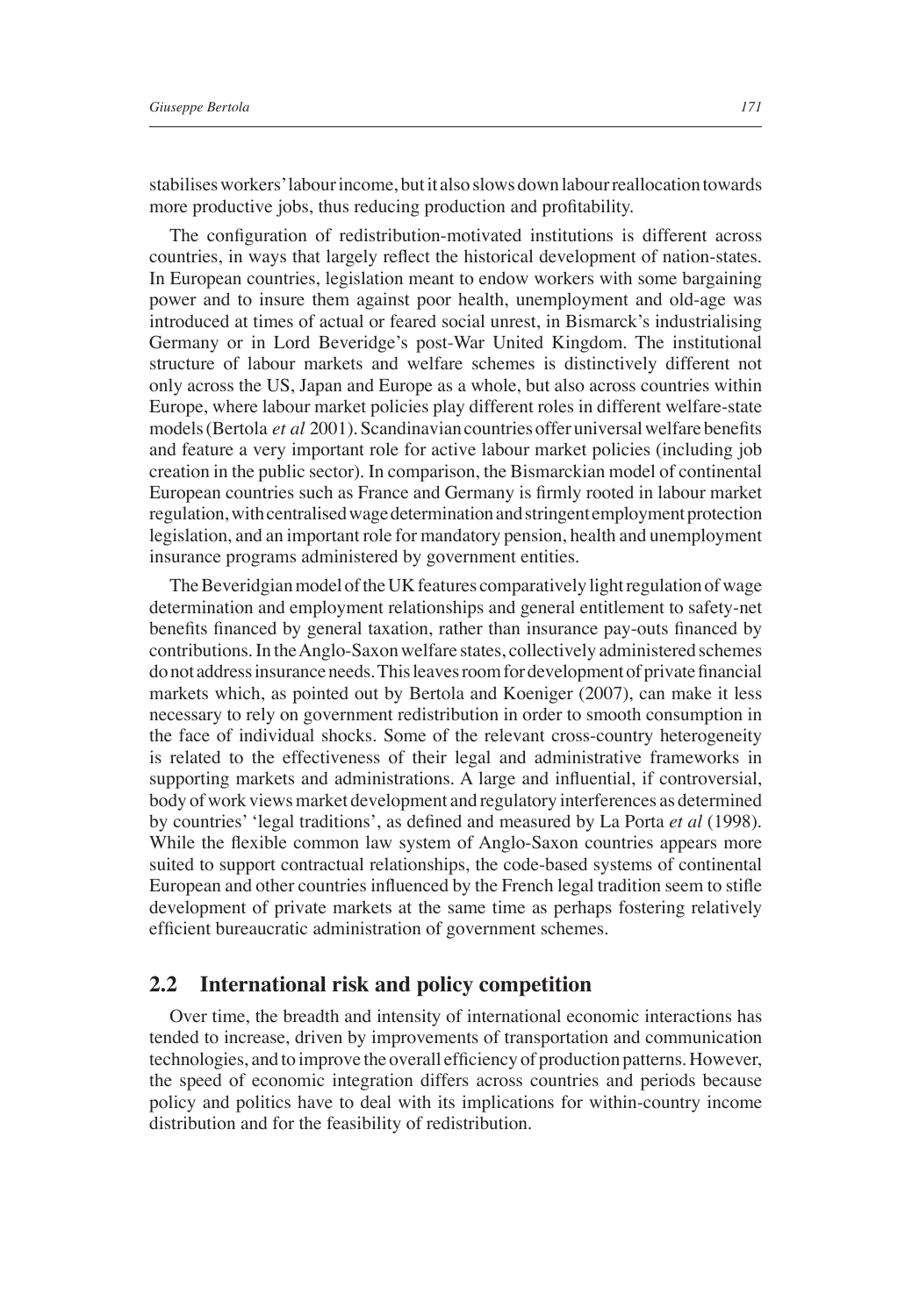In theory, deeper international integration may or may not influence the volatility of relative demand across jobs (industries, regions and occupations). More intense product market competition increases the responsiveness of labour demand to labour costs, and shocks have sharper wage and employment implications when employers enjoy access to wider international substitution possibilities. Shocks also occur within closed economies, however, and while barriers to international economic interactions protect domestic producers from foreign shocks, they also clog channels of adjustment to local shocks. Income fluctuations need not be larger in a closed economy than those occurring in an economy open to the influence of foreign shocks that are imperfectly or negatively correlated with those that originate in the domestic economy.

The relationship between economic integration and labour income risk is therefore an empirical issue. On the basis of observable outcomes, it is not easy to assess whether integration increases labour income instability (see OECD 2007) as it occurs simultaneously with other relevant phenomena, and is not exogenous. However, interesting relationships can be detected between trade exposure and labour income volatility in micro data (Krebs, Krishna and Maloney 2005). There is also even clearer survey evidence that individuals do perceive international economic integration as a risk, as their attitudes towards it are related to their personal and economic characteristics in theoretically sensible ways (see Mayda, O'Rourke and Sinnott 2007). For example, workers with low skills more strongly oppose immigration than workers with high skills in countries where immigrants are less skilled than residents.

More interestingly for this paper's purpose, there is evidence of significant interactions between the generosity of welfare-state provisions and attitudes towards immigration. In advanced countries with more generous welfare schemes, highly skilled individuals are less favourable to immigration, quite possibly because, as relatively high-income taxpayers, they feel that inflows of relatively poor individuals will increase welfare-system financing needs. As to the relationship between economic integration and labour income risk, more intense foreign direct investment (FDI) activity is associated with satisfaction or dissatisfaction with the respondent's present job security in the British worker survey analysed by Scheve and Slaughter (2004). They find that variation of indicators of FDI activity over time within a sector, controlling for the aggregate cycle, has an effect on perceptions of job security that is statistically very significant and roughly twice as strong as that of worker unionisation, education and income.

If more labour income risk is generated as labour and product markets widen across national borders, and financial markets remain unable to smooth that risk's implications for individual consumption, more intense international trade should be associated with more pervasive regulation and redistribution (Rodrik 1998). But while international economic integration increases the desirability of redistribution, it also makes it more difficult to implement. National tax policies face more elastic tax bases when potential taxpayers can move income between countries, rather than just reduce labour supply, and national subsidy policies are more expensive when they attract recipients from other constituencies. Similarly, labour market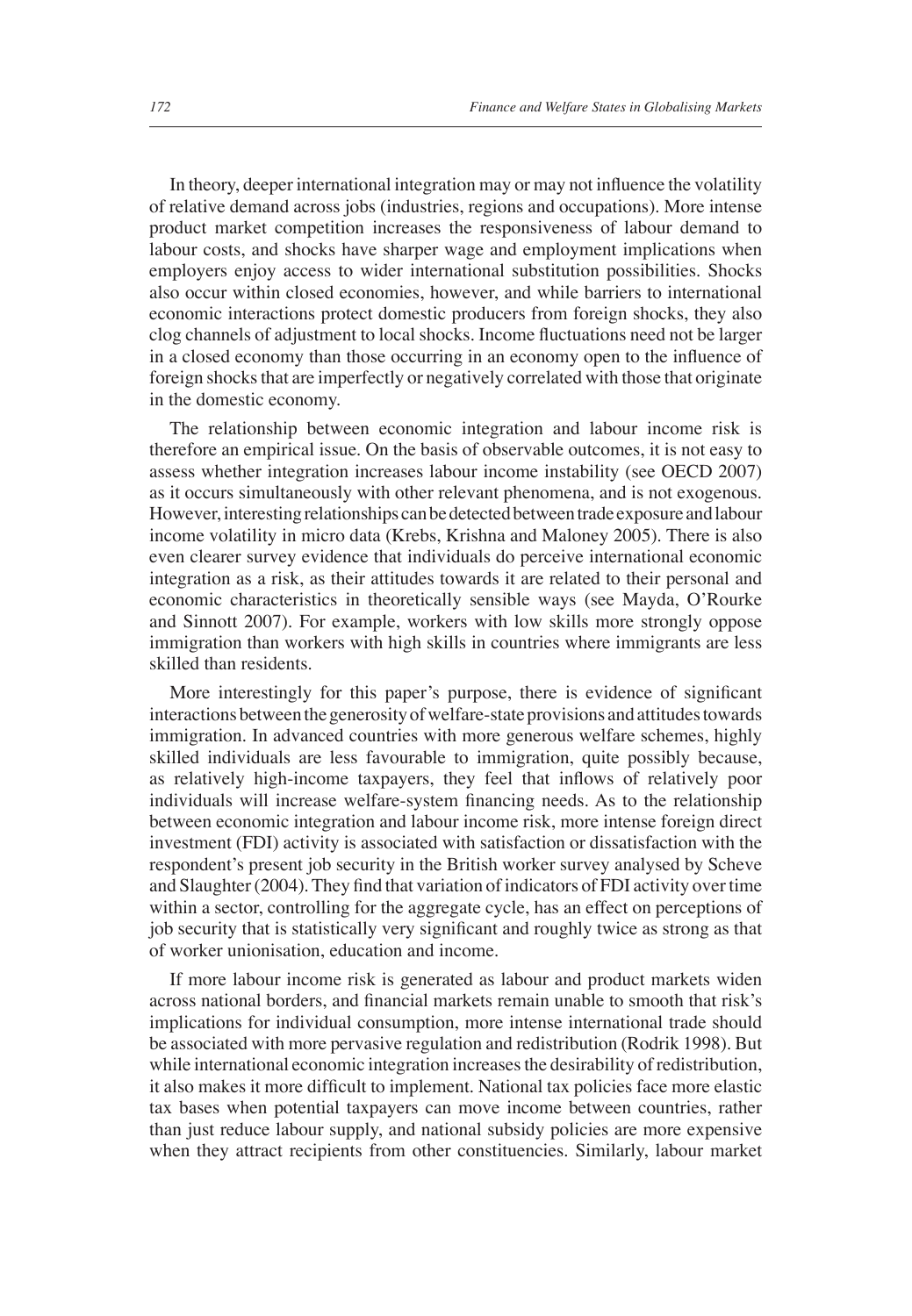institutions lose some of their power to shape labour incomes as markets become more powerful, collective bargaining is undermined by employers' better outside options, and the negative productivity impact of employment protection has more pronounced effects on internationally mobile investments.

When factors can be substituted in production across countries' borders, and prices and costs have stronger effects in more competitive markets, then not only product market shocks have stronger effects on wages or employment, but also policies interfering with *laissez faire* labour market outcomes elicit stronger market reactions. International competition in product and labour markets and cross-border tax arbitrage make it more important and easier for private agents to avoid the cost implications of taxation. If market interactions across the borders of policy-making entities can work around policy constraints, uncoordinated policy interventions cannot effectively bind individual options, and regulatory competition across countries' borders threatens the effectiveness of policies that need to rely on compulsory rules based on collective rather than individual choices.

Policies are weakened when international economic relationships offer opportunities to opt in and out of redistributive schemes. But as long as policy addresses economic and political problems left unsolved by imperfect markets interactions, then barriers to economic interactions across the boundaries of political constituencies are natural elements of policy intervention packages. Just as economic integration creates new sources of opportunity and risk for producers and households (and more open countries have historically tended to have somewhat larger government budgets), it also makes it more costly or impossible for collective schemes to provide effective protection against those risks.

Thus, international economic integration affects both the demand and supply of social protection by national policy frameworks (Agell 2002). Which is the stronger effect depends on a variety of factors that may differ across countries. Among these, it is interesting to consider those that also influence the accessibility and efficiency of household financial instruments.

# **3. Openness, Government and Finance in Country Panel Data**

Social policy should play a smaller role when and where weaker safety nets are needed. This may be because: financial markets can play much the same role; implementation is difficult; or international competitiveness considerations make it costly. This perspective can offer a useful interpretation of the differences across countries and over time of social policy, international economic integration, and financial development. To the extent that financial markets allow individuals to pool and offset risk, they reduce the negative welfare implications of income uncertainty. Thus, better financial markets can be expected to be associated with less support for tax-transfer policies meant to decouple disposable income from market outcomes, and for policies meant to interfere with market outcomes so as to reduce the extent and frequency of shocks to labour income.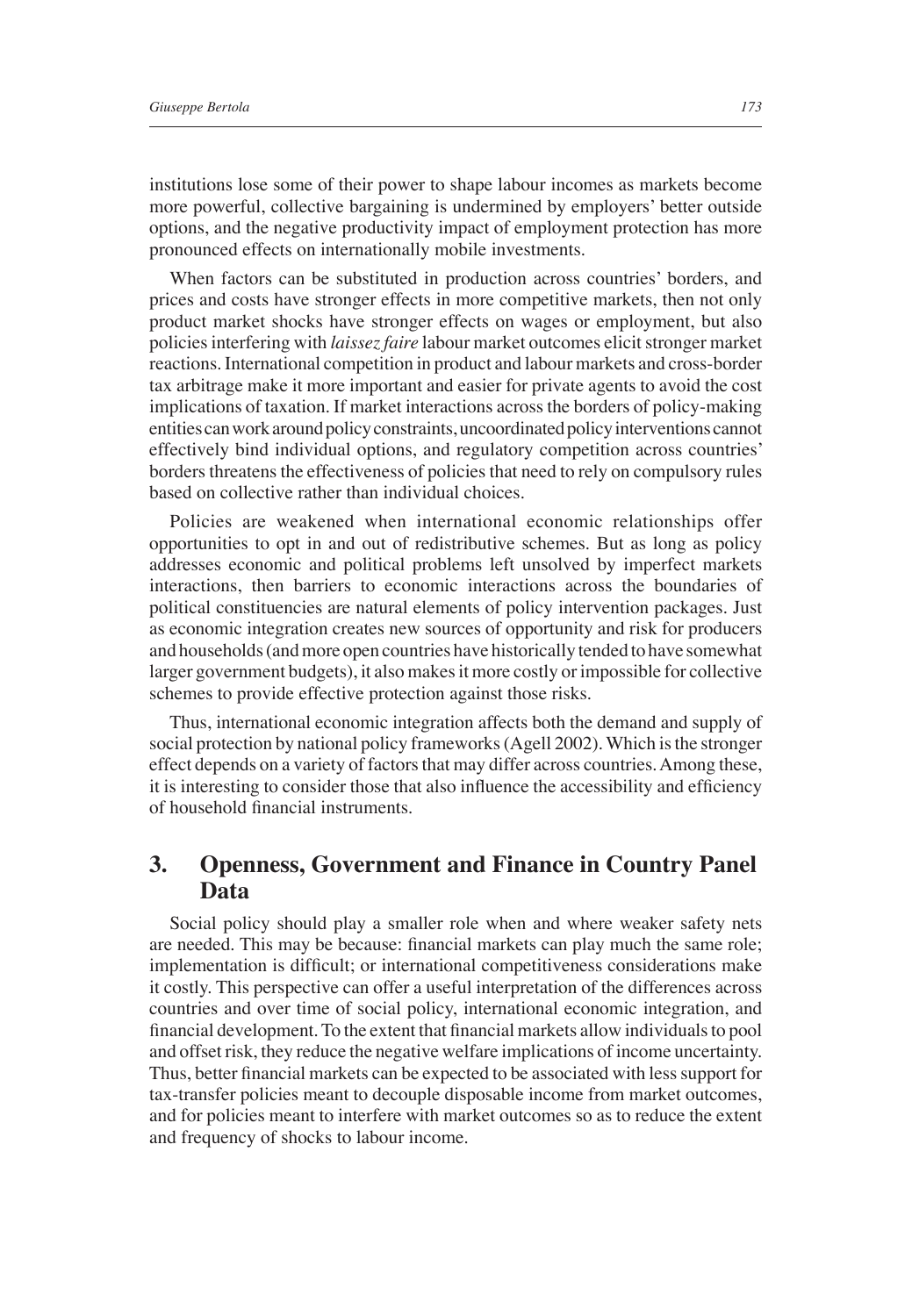The relevant relationships between these aspects and the underlying structural and political factors are intricate, and the limitations of available data make it impossible to specify and estimate structural parameters and causal relationships. The evidence can at best provide a descriptive picture of interactions between three relevant dimensions  $-$  risk, redistribution and financial development  $-$  that are poorly measured and jointly endogenous to underlying, largely unobservable country-specific and time-varying factors.

The extent and character of the observed redistribution, as discussed above, reflects administrative efficiency, political tensions and decision processes, as well as the desire to offset the *ex post* consumption fluctuations induced by uninsurable shocks stemming from international competition and other determinants of individual income. International economic integration is driven by technological improvements that make it increasingly less costly to ship goods and transmit information across countries, but also by policy choices regarding trade and factor-movement liberalisation, which may in turn aim at relieving international market pressures on redistribution systems and other policies meant to correct market failures.

As for measurement, the ratio of imports plus exports to GDP (or 'openness')  $may - as$  in earlier contributions – serve as a proxy for individual-specific risk. But it is far from trivial to define and measure financial markets' completeness and efficiency on a comprehensive basis. One would ideally want to use information about the dynamics of marginal utilities (or consumption) across individuals within potentially integrated economies, but no suitable internationally comparable data are available. Some limited information is available regarding the magnitude and changes of overall income or consumption inequality across countries and over time, but the theoretical link between such statistics and financial markets is tenuous. Theoretical considerations (see Bertola *et al* 2006) and what little empirical evidence can be gathered from available data (see Clarke, Xu and Zou 2003; Bonfiglioli 2005) suggest that financial market development is not monotonically related to inequality outside the unrealistic extreme case of perfect and complete markets. Liquidity constraints and decreasing returns to investment lead to income convergence, while borrowing and lending opportunities foster divergence across individuals as uninsurable permanent-income shocks lead to equally permanent changes in assets. In addition, access to loans and stocks can imply wider *ex post* income differences across investors by making it easier to undertake risky investments.

To assess interactions between openness, redistribution and financial markets' structure and development, it can be instructive to consider simple regressions with government policies as the left-hand side variable. The explanatory variables include not only openness, as in Rodrik (1998), but also financial market variables. The most relevant features of financial markets are those that allow individuals to smooth consumption over time in the face of both expected income dynamics and unexpected shocks, such as consumer credit facilities and stock market access. While these differ markedly across countries and over time (see Bertola, Disney and Grant 2006; Guiso, Haliassos and Jappelli 2003), comparable data on the most relevant aspects are too scarce for the purpose of even descriptive statistical analysis. Accordingly, the regressions below exploit broader, but more readily available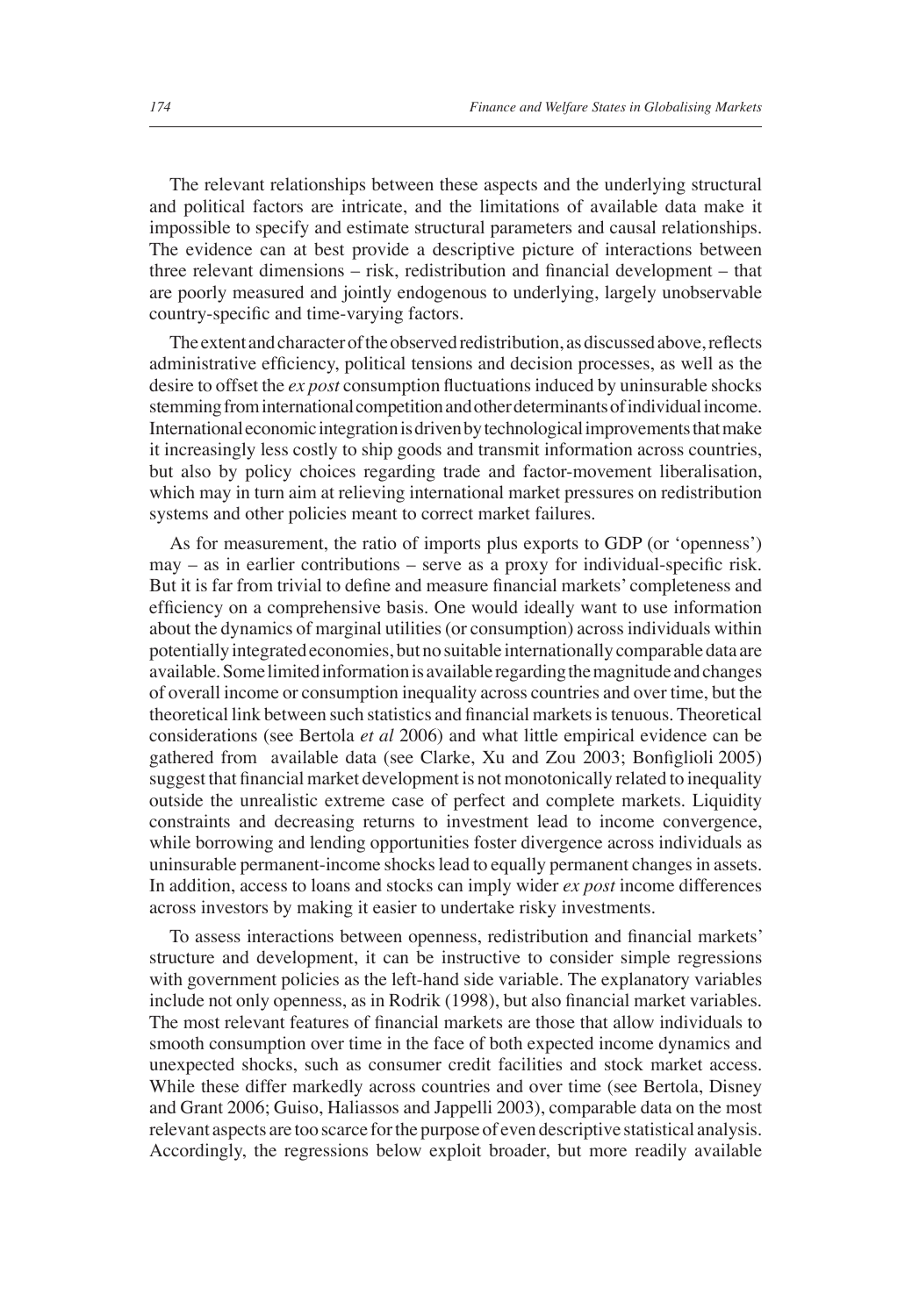indicators of credit market development as relevant and observable proxies for the phenomena of interest.

#### **3.1 Cross-country patterns**

To inspect the influence of openness and financial development on government interference with market-determined income distribution, consider first the crosssectional regressions in Tables  $1-3$ . The first two columns of Table 1 reproduce Rodrik's (1998) basic result for the large Penn World Table sample of countries, on a 1985–2003 average basis; in countries where imports and exports are a larger share of GDP, the government's share of GDP is also larger.<sup>3</sup> This remains true when controlling for population (insignificantly positive) and for real GDP per capita (GDPpc), which after accounting for openness shows a negative partial correlation with the government's share of GDP.

Consider next the patterns of co-variation between these variables and indicators of financial development. A variable measuring credit extended by deposit-taking banks is more widely available than broader and perhaps more appropriate measures of total private credit; available data do not include narrower household-oriented credit measures. For 135 of the 184 Penn World Table countries, at least partial data are available during the period from 1985 to 2003 for a measure of credit (the log of the ratio of credit to  $GDP$  – see the Appendix for data definitions and sources). In column (3) of Table 1, column (2)'s regression results for this restricted sample suggest an even stronger relationship between openness and government consumption. Column (4) shows that credit is positively related to openness (after controlling for population and real GDP per capita, both of which also have positive and significant coefficients).

Columns (5) and (6) include the credit variable in the regression relating government consumption and openness. In the linear specification  $(5)$ , credit has no impact on government expenditure, and leaves the other coefficients unchanged. But when credit is entered both linearly and as a term interacted with openness, the coefficients are more significant and the interaction is negative. This is qualitatively consistent with the idea, discussed in Section 2, that financial markets can substitute for government schemes in addressing workers' need for insurance in the face of labour income risk. In these data, government expenditure is more positively affected by openness in countries that (after controlling for size and income) display relatively small volumes of credit.

All else equal, the volume of credit should be lower when structural factors make it difficult to access financial markets. But the volume transacted on the credit market, as on any other market, depends on demand factors as well as on such supply factors. To the extent that credit reflects the degree of heterogeneity across individuals' income histories (Iacoviello 2006), and income shocks depend on

<sup>3.</sup> The regressions, as in Rodrik, are specified in logarithmic terms. Other functional forms do not alter the signs and significance of coefficients in this and all other tables, but tend to yield worse overall fit.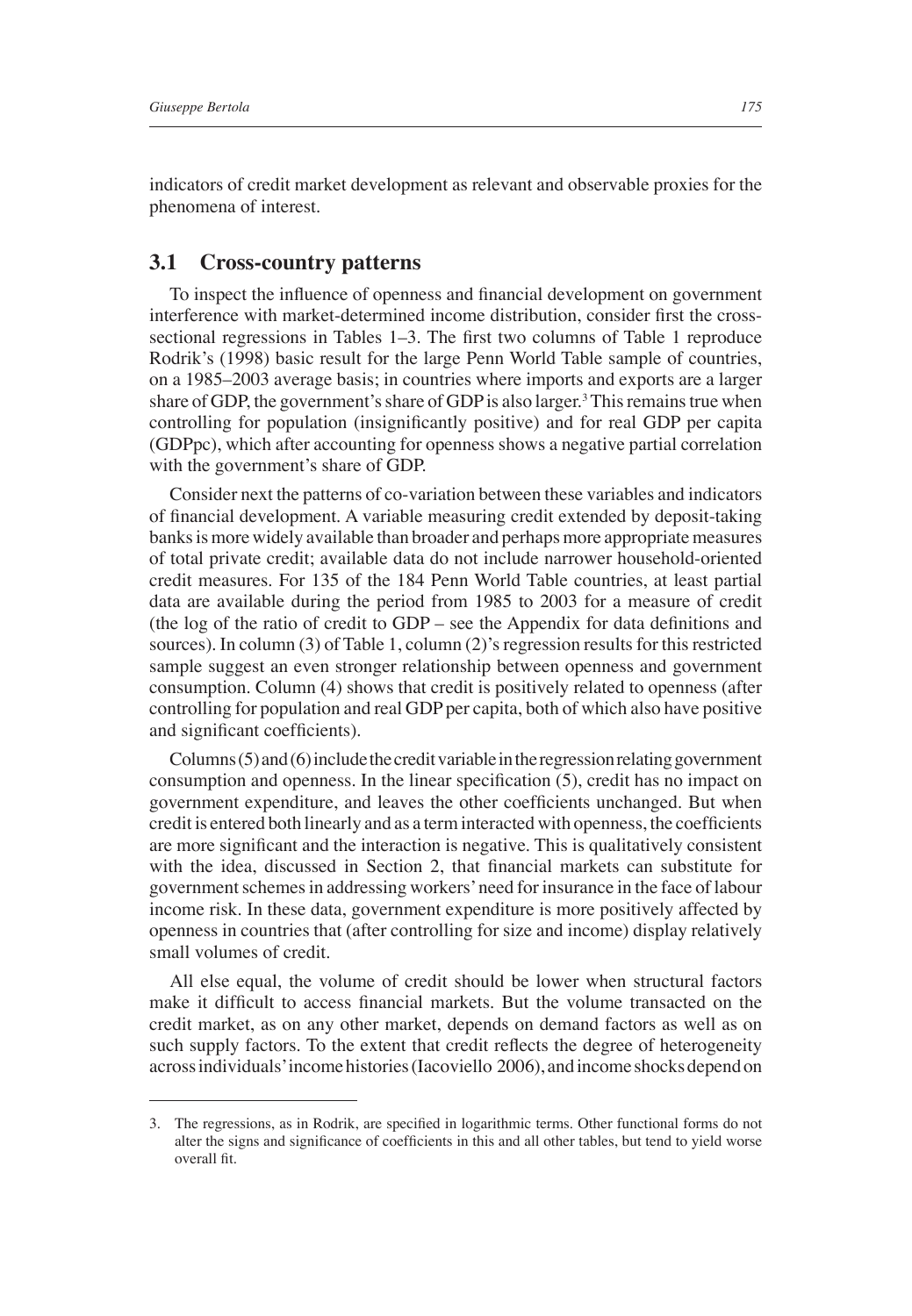|                                           |                   |                                                            |                             | Table 1: Cross-country Relationship between Openness, Credit, and<br>Government Consumption Share of GDP - Worldwide Sample |                 |                      |                                                               |                      |                      |                                                                                                                                                                                                                                                                                                                                                                                                                                                                             |
|-------------------------------------------|-------------------|------------------------------------------------------------|-----------------------------|-----------------------------------------------------------------------------------------------------------------------------|-----------------|----------------------|---------------------------------------------------------------|----------------------|----------------------|-----------------------------------------------------------------------------------------------------------------------------------------------------------------------------------------------------------------------------------------------------------------------------------------------------------------------------------------------------------------------------------------------------------------------------------------------------------------------------|
|                                           |                   | Government                                                 | Government<br>$\widehat{c}$ | Government<br>$\odot$                                                                                                       | $\bigoplus$     | $\widehat{c}$        | Credit Government Government Government Government<br>$\odot$ | $\widehat{\in}$      | $\circledS$          | Government <sup>(a)</sup><br>$\widehat{\Theta}$                                                                                                                                                                                                                                                                                                                                                                                                                             |
| Openness                                  |                   | 0.1882<br>3.19                                             | 0.2384<br>3.91              | 0.2761<br>4.35                                                                                                              | 0.3703<br>2.91  | 0.2779<br>4.46       | 0.2097<br>2.58                                                | 0.2741<br>4.28       | 0.3877<br>3.08       | 0.3963<br>3.38                                                                                                                                                                                                                                                                                                                                                                                                                                                              |
| Population                                |                   |                                                            | 0.0002<br>1.28              | 0.0004<br>1.11                                                                                                              | 0.0016<br>2.78  | 0.0004<br>1.12       | 0.0004<br>0.94                                                | 0.0004<br>2.10       | 0.0003<br>1.88       | 0.0009<br>2.04                                                                                                                                                                                                                                                                                                                                                                                                                                                              |
| GDPpc                                     |                   |                                                            | $-0.0160$<br>$-4.96$        | $-0.0106$<br>$-2.99$                                                                                                        | 0.0922<br>14.41 | $-0.0101$<br>$-1.90$ | $-0.0107$<br>$-2.01$                                          | $-0.0098$<br>$-2.35$ | $-0.0113$<br>$-2.63$ | 0.0187<br>0.91                                                                                                                                                                                                                                                                                                                                                                                                                                                              |
| Credit                                    |                   |                                                            |                             |                                                                                                                             |                 | $-0.0048$<br>$-0.10$ | 0.2180<br>0.92                                                |                      |                      | $-0.3173$<br>$-1.41$                                                                                                                                                                                                                                                                                                                                                                                                                                                        |
|                                           | Openness*Credit   |                                                            |                             |                                                                                                                             |                 |                      | $-0.0531$<br>$-0.95$                                          |                      |                      |                                                                                                                                                                                                                                                                                                                                                                                                                                                                             |
| CredInfo                                  |                   |                                                            |                             |                                                                                                                             |                 |                      |                                                               | $-0.0268$<br>$-1.67$ | 0.1397<br>1.17       |                                                                                                                                                                                                                                                                                                                                                                                                                                                                             |
|                                           | Openness*CredInfo |                                                            |                             |                                                                                                                             |                 |                      |                                                               |                      | $-0.0385$<br>$-1.42$ |                                                                                                                                                                                                                                                                                                                                                                                                                                                                             |
| $\overline{\mathsf{X}}$<br>$\mathbb{R}^2$ |                   | 0.0616<br>184                                              | 0.1462<br>184               | 0.1481<br>135                                                                                                               | 0.5652<br>135   | 0.1482<br>135        | 0.1531<br>135                                                 | 0.1690<br>152        | 0.1793<br>152        | 127                                                                                                                                                                                                                                                                                                                                                                                                                                                                         |
| Notes:<br>$\binom{a}{b}$                  |                   | countries where data are missing<br>Credit is instrumented | with CredInfo.              |                                                                                                                             |                 |                      |                                                               |                      |                      | Observations are averages over periods between 1985 and 2003 where data are available for each country; before computing the average, occasionally<br>t-statistics are reported below the coefficients. Sample: all countries, except those where openness exceeds 200 per cent (Hong Kong and Singapore) and<br>missing data are interpolated (the results are virtually identical when only available data are averaged). All regressions include a constant term. Robust |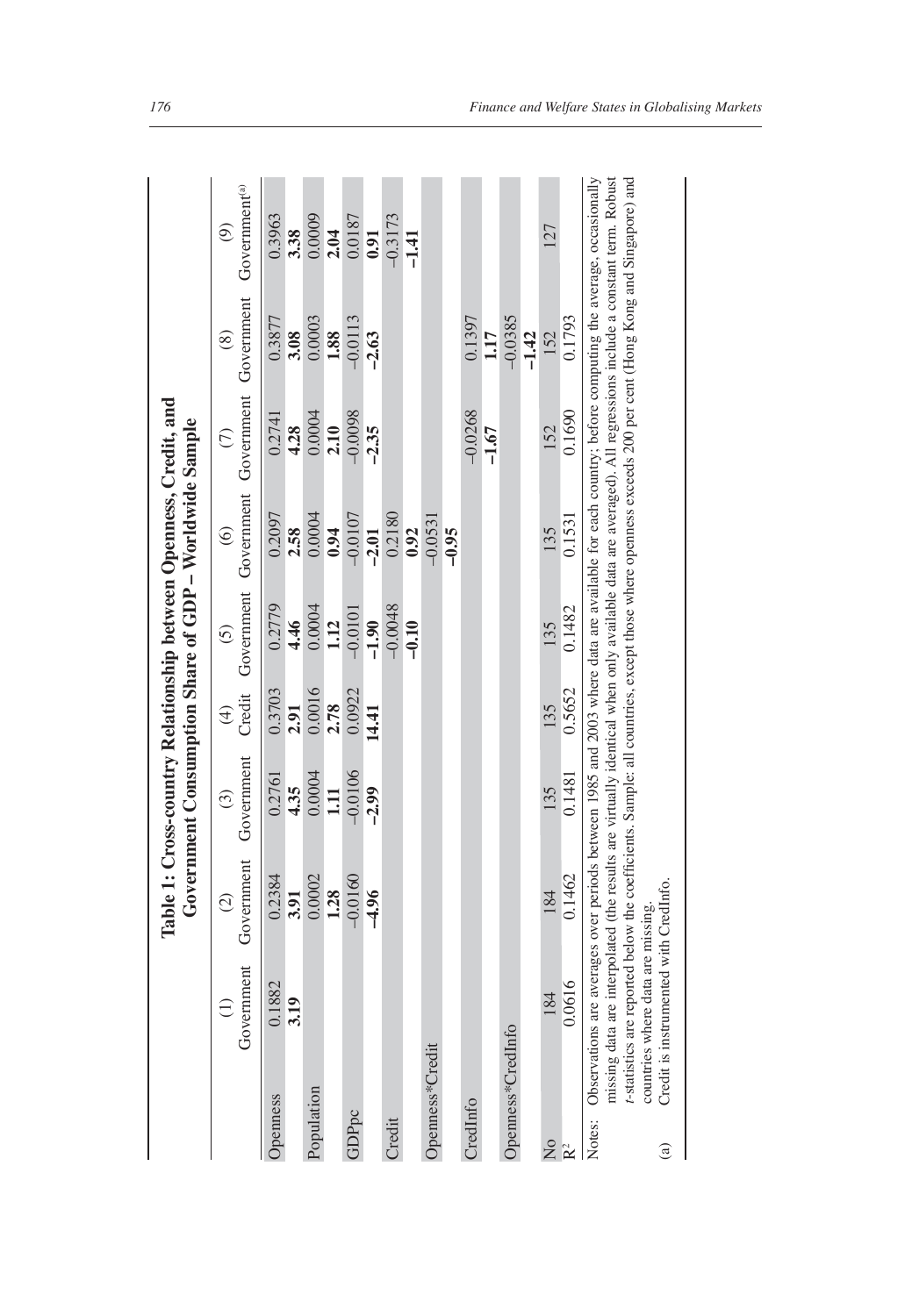openness because trade and specialisation imply greater risks for producers within each country, credit will be determined jointly with openness. To try to disentangle supply factors from these and other demand factors (such as those related to features of the welfare state and the labour market), the last three regressions in Table 1 exploit a credit information index (CredInfo – see the Appendix for details). Along with the enforcement of property rights, information is a key element of financial market infrastructure (Jappelli and Pagano 2006) and allows markets to manage income risk with private contracts rather than government instruments. It is interesting to find that in column  $(7)$  the coefficient on CredInfo is indeed negative and more significant than that of credit. In column  $(8)$ , the coefficient estimates for CredInfo and its interaction term are again consistent with substitutability of financial market improvements and larger governments in the face of deeper internationalisation. In column (9) when credit information is used as an instrument for the volume of credit the coefficient on credit is more negative and more significant that in column  $(5)$ , where credit was completely irrelevant.<sup>4</sup>

The government expenditure share is available for a very wide sample of countries, but is of course a poor measure of efforts to stabilise income and smooth consumption, which may become more important in more open economies and be addressed instead by financial market development. For OECD countries, arguably better indicators are available for both public management of risk (detailed spending categories from the OECD Social Expenditure Database) and the efficiency of financial markets (proxied by lending-borrowing interest margins and indicators of borrowing limits on housing purchases – that is, maximum loan-to-valuation  $(LTV)$  ratios).<sup>5</sup>

Before running regressions similar to those of Table 1 with these alternative indicators, it is useful to check whether and how the results of Table 1's specifications change for the restricted OECD sample. Table 2 shows that across OECD countries, as in the Rodrik (1998) sample, there is very little evidence of a relationship between openness and government size. The bi-variate correlation is sizable and significant in column  $(1)$ , but is already insignificant when population and GDP per capita are controlled for in column (2). It all but vanishes when credit – which is highly correlated with GDP per capita in column  $(3)$  – and credit interacted with openness are included in column  $(5)$ . As in Table 1, the negative sign of the coefficient on the interaction variable and of the large and imprecisely estimated IV coefficient in  $\text{column} (6)$  are qualitatively consistent with the notion that better-developed financial markets reduce the effect of increased openness on the size of government.

<sup>4.</sup> An instrument is used in this way as an attempt to isolate supply-side determinants of credit from demand-side ones that also influence government expenditure.

<sup>5.</sup> Public social expenditure and interest rate margins are available for 27 countries (Australia, Austria, Belgium, Canada, the Czech Republic, Denmark, Finland, France, Germany, Greece, Iceland, Ireland, Italy, Japan, Mexico, the Netherlands, New Zealand, Norway, Poland, Portugal, South Korea, Spain, Sweden, Switzerland, Turkey, the United Kingdom and the United States). Information on LTV ratios is not available for six of these countries (Czech Republic, Iceland, Mexico, Poland, South Korea and Switzerland); only one observation of the LTV ratio is available for Turkey.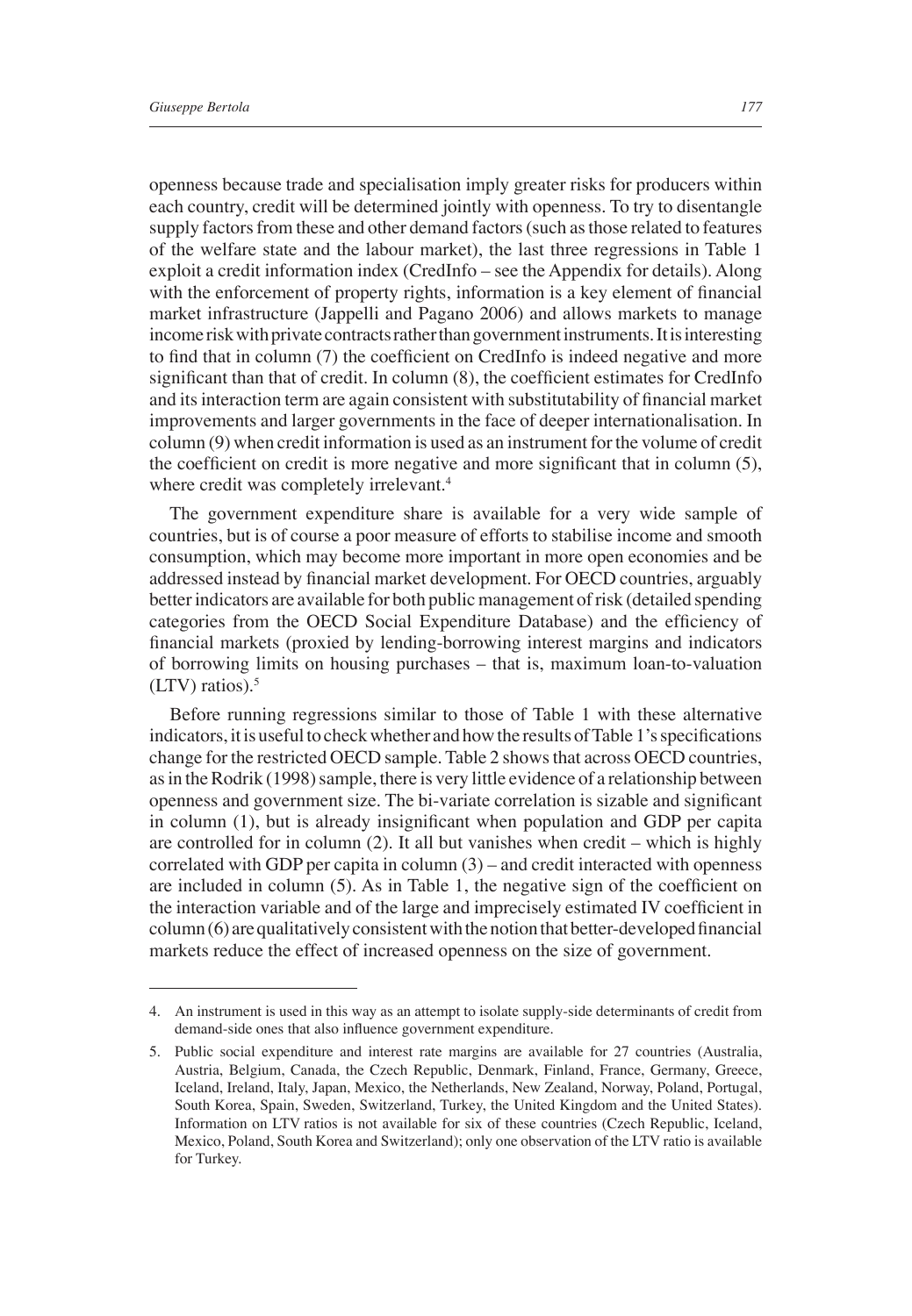|                 |                 |               |           | Government Consumption Share of GDP-OECD Sample |            |                                                                                                                                                                                                                                                                                                                         |
|-----------------|-----------------|---------------|-----------|-------------------------------------------------|------------|-------------------------------------------------------------------------------------------------------------------------------------------------------------------------------------------------------------------------------------------------------------------------------------------------------------------------|
|                 | $\widehat{\Xi}$ | $\widehat{c}$ | $\odot$   | $\bigoplus$                                     | $\odot$    | $\widehat{\circ}$                                                                                                                                                                                                                                                                                                       |
|                 | Government      | Government    | Credit    | Government                                      | Government | Government <sup>(a)</sup>                                                                                                                                                                                                                                                                                               |
| Jpenness        | 0.2514          | 0.1633        | $-0.0411$ | 0.1665                                          | 0.0586     | 0.1132                                                                                                                                                                                                                                                                                                                  |
|                 | 2.40            | 1.15          | $-0.20$   | 1.15                                            | 0.37       | 0.37                                                                                                                                                                                                                                                                                                                    |
| Population      |                 | $-0.0009$     | $-0.0001$ | $-0.0009$                                       | $-0.0021$  | $-0.0010$                                                                                                                                                                                                                                                                                                               |
|                 |                 | $-0.99$       | $-0.06$   | $-0.95$                                         | $-2.38$    | $-0.59$                                                                                                                                                                                                                                                                                                                 |
| <b>GDPpc</b>    |                 | $-0.0086$     | 0.0856    | $-0.0153$                                       | $-0.0147$  | 0.0956                                                                                                                                                                                                                                                                                                                  |
|                 |                 | $-0.94$       | 9.93      | $-1.11$                                         | $-1.08$    | 0.85                                                                                                                                                                                                                                                                                                                    |
| Credit          |                 |               |           | 0.0778                                          | 2.0196     | $-1.2190$                                                                                                                                                                                                                                                                                                               |
|                 |                 |               |           | 0.58                                            | 2.99       | $-0.93$                                                                                                                                                                                                                                                                                                                 |
| Openness*Credit |                 |               |           |                                                 | $-0.4846$  |                                                                                                                                                                                                                                                                                                                         |
|                 |                 |               |           |                                                 | $-2.71$    |                                                                                                                                                                                                                                                                                                                         |
| $\frac{1}{2}$   | 27              | 27            | 27        | 27                                              | 27         | 27                                                                                                                                                                                                                                                                                                                      |
| R <sup>2</sup>  | 0.1734          | 0.2366        | 0.7854    | 0.2430                                          | 0.3995     |                                                                                                                                                                                                                                                                                                                         |
|                 |                 |               |           |                                                 |            | Notes: Observations are averages over periods between 1985 and 2003 where data are available for each country, before computing the average, occasionally<br>missing data are internolated (the results are virtually identical when only available data are averaged). All regressions include a constant term. Robust |

missing data are interpolated (the results are virtually identical when only available data are averaged). All regressions include a constant term. Robust massing sum are interposited via crossing and controller OECD countries included in the OECD Social Expenditure Database.<br>Credit is instrumented with CredInfo.<br>Credit is instrumented with CredInfo. *t*-statistics are reported below the coefficients. Sample: OECD countries included in the OECD Social Expenditure Database.

(a) Credit is instrumented with CredInfo. $\widehat{a}$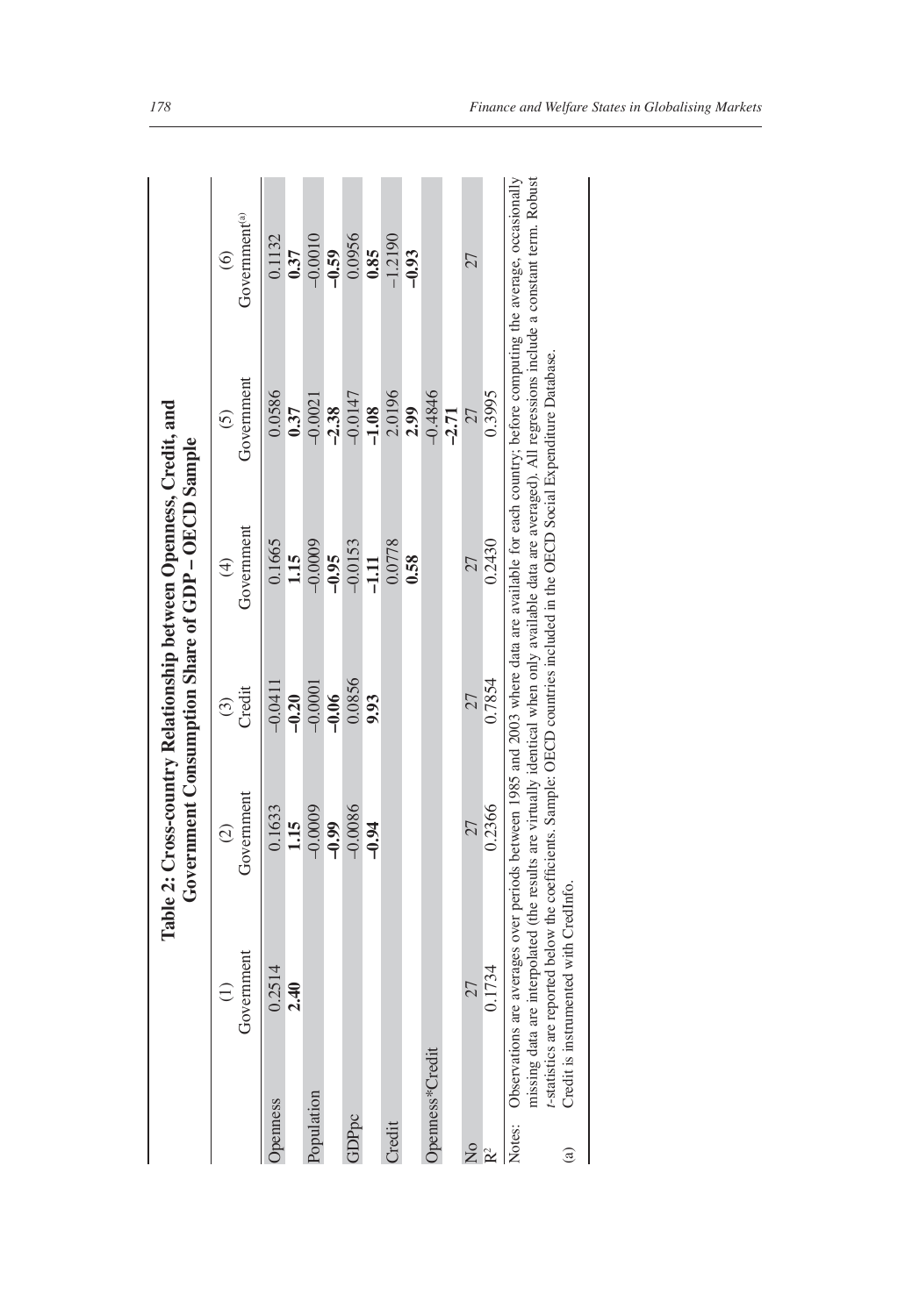The smaller and familiar sample of OECD countries also makes it possible to assess informally the patterns of variation in the relevant data. Figures 1–3 display scatter plots for core OECD countries where more than one observation of LTV ratios are available.<sup>6</sup> In Table 3, where the dependent variable is a measure of public social expenditure (see the Appendix for details), the first four columns deliver a message similar to that of the corresponding columns of Table 2. Openness is not strongly related to public social expenditure after controlling for country size and income. As shown in Figure 1, there is a clear positive relationship between GDP per capita and public social expenditure (as a share of GDP). Since relatively large countries (such as Japan and the United States) are outliers for this relationship, while small Scandinavian countries spend even more than their income would predict, population enters with a negative sign in column (2) of Table 3. The strength of the bi-variate relationship between openness and public social expenditure, shown in Figure 2 and column (1) of Table 3, is halved when income levels and population are included.

The positive correlation between income levels and social spending ratios should not necessarily be read as a causal relationship running from the latter to the former. It is possible for taxes and transfers to perform efficiency-enhancing roles beyond the



**Figure 1: Income Levels and Social Spending in OECD Countries** 1990–2003 averages



Sources: OECD; Penn World Table Version 6.2; author's calculations

<sup>6.</sup> The regressions in Table 1 and columns (1–4) of Table 2 include other OECD countries as well. Statistical significance is affected by inclusion of those observations but the sign and size is similar for the smaller and more easily plotted sample shown in the figures.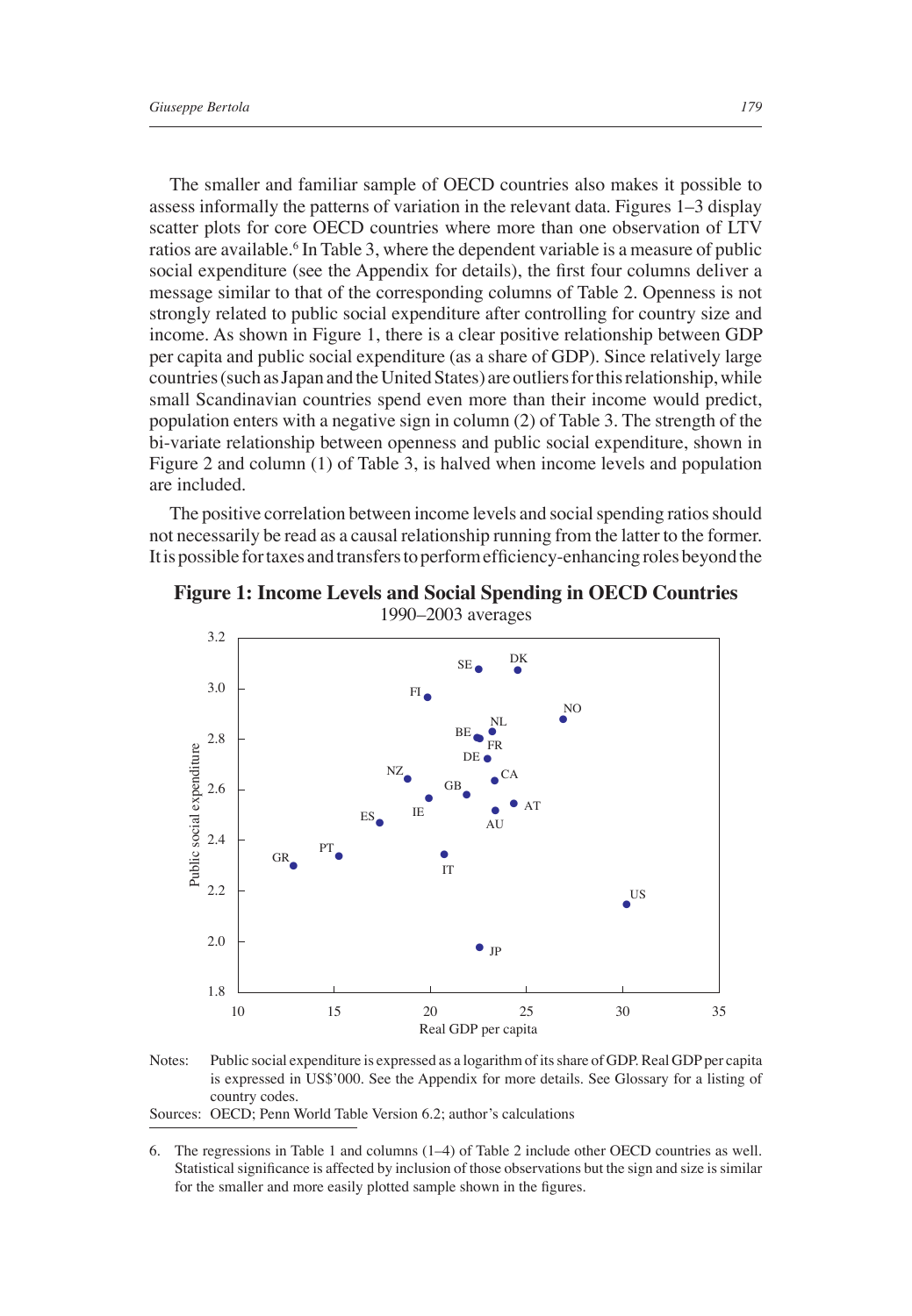|                              |                     |                                           |                               | Public Social Expenditure - OECD Sample |                                | Table 3: Cross-country Relationship between Openness, Intermediation Margins, and                                                                                                                                                                                                                                                                                                                                                              |                      |                      |
|------------------------------|---------------------|-------------------------------------------|-------------------------------|-----------------------------------------|--------------------------------|------------------------------------------------------------------------------------------------------------------------------------------------------------------------------------------------------------------------------------------------------------------------------------------------------------------------------------------------------------------------------------------------------------------------------------------------|----------------------|----------------------|
|                              |                     | Pub.Soc.Exp.                              | Pub.Soc.Exp.<br>$\widehat{c}$ | Pub.Soc.Exp.<br>$\widehat{\mathcal{C}}$ | Pub.Soc.Exp.<br>$\widehat{4})$ | Pub.Soc.Exp. <sup>(a)</sup>                                                                                                                                                                                                                                                                                                                                                                                                                    | Pub.Soc.Exp.         | Pub.Soc.Exp.         |
| <b>Openness</b>              |                     | 0.3794<br>$\mathbf{4}$                    | 0.1523<br>1.54                | 0.1504<br>1.42                          | $-0.0509$<br>$-0.32$           | 0.2105<br>0.74                                                                                                                                                                                                                                                                                                                                                                                                                                 | 0.1282<br>1.02       | 1.0754<br>0.64       |
| Population                   |                     |                                           | $-0.0031$<br>$-2.88$          | $-0.0029$<br>$-2.31$                    | $-0.0024$<br>$-1.84$           | $-0.0080$<br>$-1.63$                                                                                                                                                                                                                                                                                                                                                                                                                           | $-0.0033$<br>$-4.27$ | $-0.0034$<br>$-4.28$ |
| GDPpc                        |                     |                                           | 0.0370<br>3.11                | 0.0338<br>2.10                          | 0.0370<br>2.28                 | 0.1367<br>1.59                                                                                                                                                                                                                                                                                                                                                                                                                                 | 0.0441<br>5.49       | 0.0410<br>5.06       |
| Int.Margin                   |                     |                                           |                               | $-1.2738$                               | $-39.9544$                     | 39.4884                                                                                                                                                                                                                                                                                                                                                                                                                                        |                      |                      |
|                              | Openness*Int.Margin |                                           |                               | $-0.47$                                 | 9.9738<br>$-2.10$              | 1.16                                                                                                                                                                                                                                                                                                                                                                                                                                           |                      |                      |
|                              |                     |                                           |                               |                                         | 2.03                           |                                                                                                                                                                                                                                                                                                                                                                                                                                                |                      |                      |
| ĽГ                           |                     |                                           |                               |                                         |                                |                                                                                                                                                                                                                                                                                                                                                                                                                                                | 0.0034               | 0.0470               |
| Openness*LTV                 |                     |                                           |                               |                                         |                                |                                                                                                                                                                                                                                                                                                                                                                                                                                                | 1.19                 | $-0.0109$<br>0.64    |
|                              |                     |                                           |                               |                                         |                                |                                                                                                                                                                                                                                                                                                                                                                                                                                                |                      | $-0.58$              |
| $\mathsf{\Sigma}^\mathsf{o}$ |                     | $\tilde{\mathcal{L}}$                     | 27                            |                                         |                                | 27                                                                                                                                                                                                                                                                                                                                                                                                                                             |                      | $\overline{21}$      |
| R <sup>2</sup>               |                     | 0.1992                                    | 0.6049                        | 0.6074                                  | 0.6251                         |                                                                                                                                                                                                                                                                                                                                                                                                                                                | 0.7606               | 0.7645               |
| Notes:<br>$\widehat{a}$      |                     | Int.Margin is instrumented with CredInfo. |                               |                                         |                                | missing data are interpolated (the results are virtually identical when only available data are averaged). All regressions include a constant term. Robust<br>Observations are averages over periods between 1985 and 2003 where data are available for each country; before computing the average, occasionally<br>t-statistics are reported below the coefficients. Sample: OECD countries included in the OECD Social Expenditure Database. |                      |                      |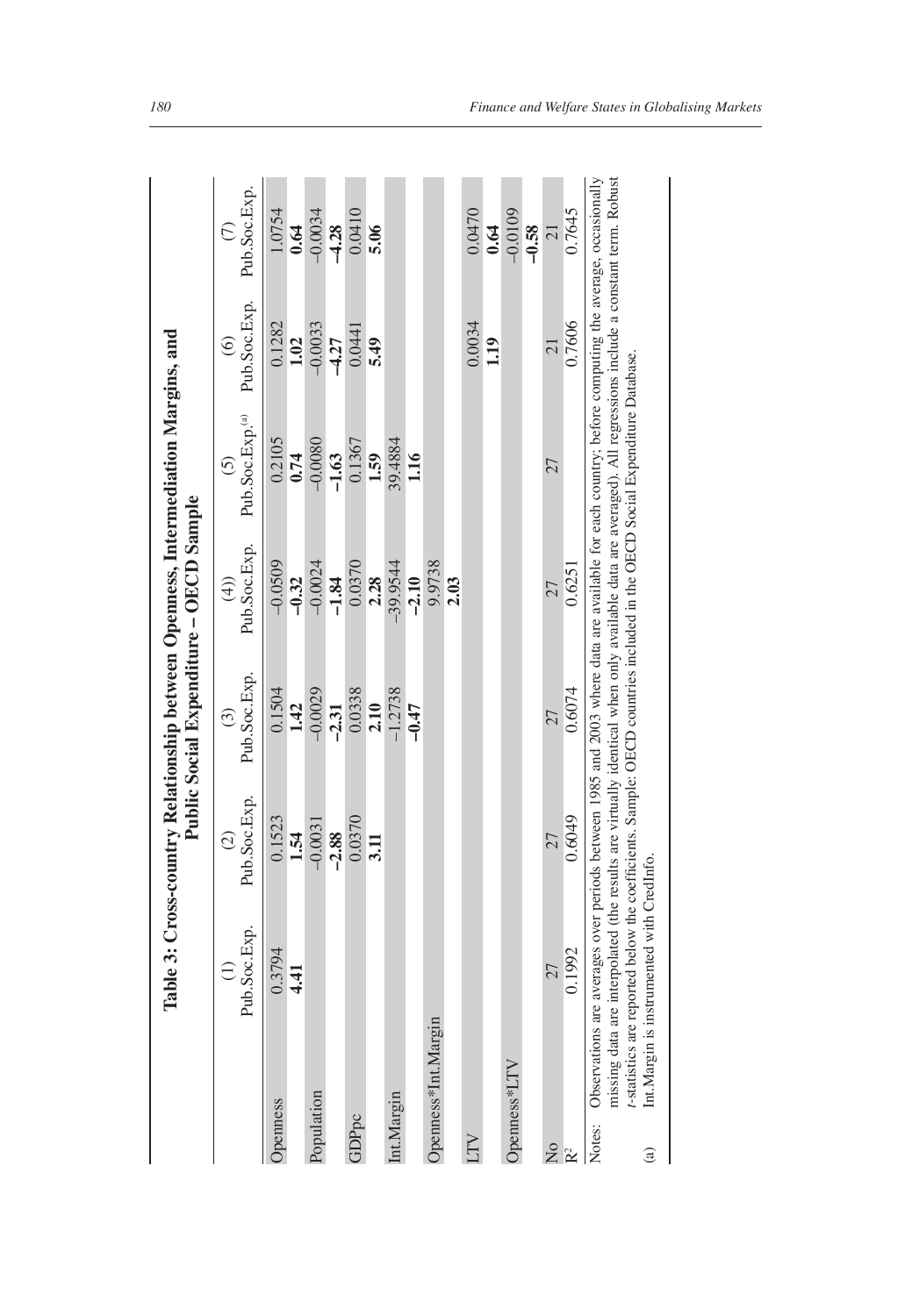

**Figure 2: Openness and Social Spending in OECD Countries** 1990–2003 averages

Sources: OECD; Penn World Table Version 6.2; author's calculations

reach of imperfect and incomplete financial markets, but the evidence is consistent with the more pessimistic view outlined in Section 2.1. That is, if countries are exogenously different in their ability to produce income at the aggregate level and the negative side-effects of social policy are less serious for countries that are richer to begin with (for geographical and historical reasons), then such countries may well implement more extensive redistribution than poorer ones where strenuous effort is absolutely necessary. The negative coefficient on size (as measured by population) might reflect administrative difficulties and additional distortions entailed by social policies in larger and perhaps more heterogeneous countries; Alesina *et al* (2003) examine in more detail the role as a determinant of redistribution policies of ethnic fractionalisation, which is of course not necessarily high in countries such as Japan that are large but homogeneous.

To the extent that population and real GDP per capita control for the determinants of social policy supply and demand, it is possible to assess the additional role of risk factors and financial development in shaping each country's willingness and ability to open up internationally and/or to engage its government in redistributive activities. There is no bi-variate relationship between interest margins and public social expenditure (see Figure 3), nor is there is any partial correlation between those variables after controlling for other standard determinants in column (3) of

Notes: Public social expenditure is expressed as a logarithm of its share of GDP. Openness is the logarithm of the ratio of imports plus exports to GDP. See the Appendix for more details. See Glossary for a listing of country codes.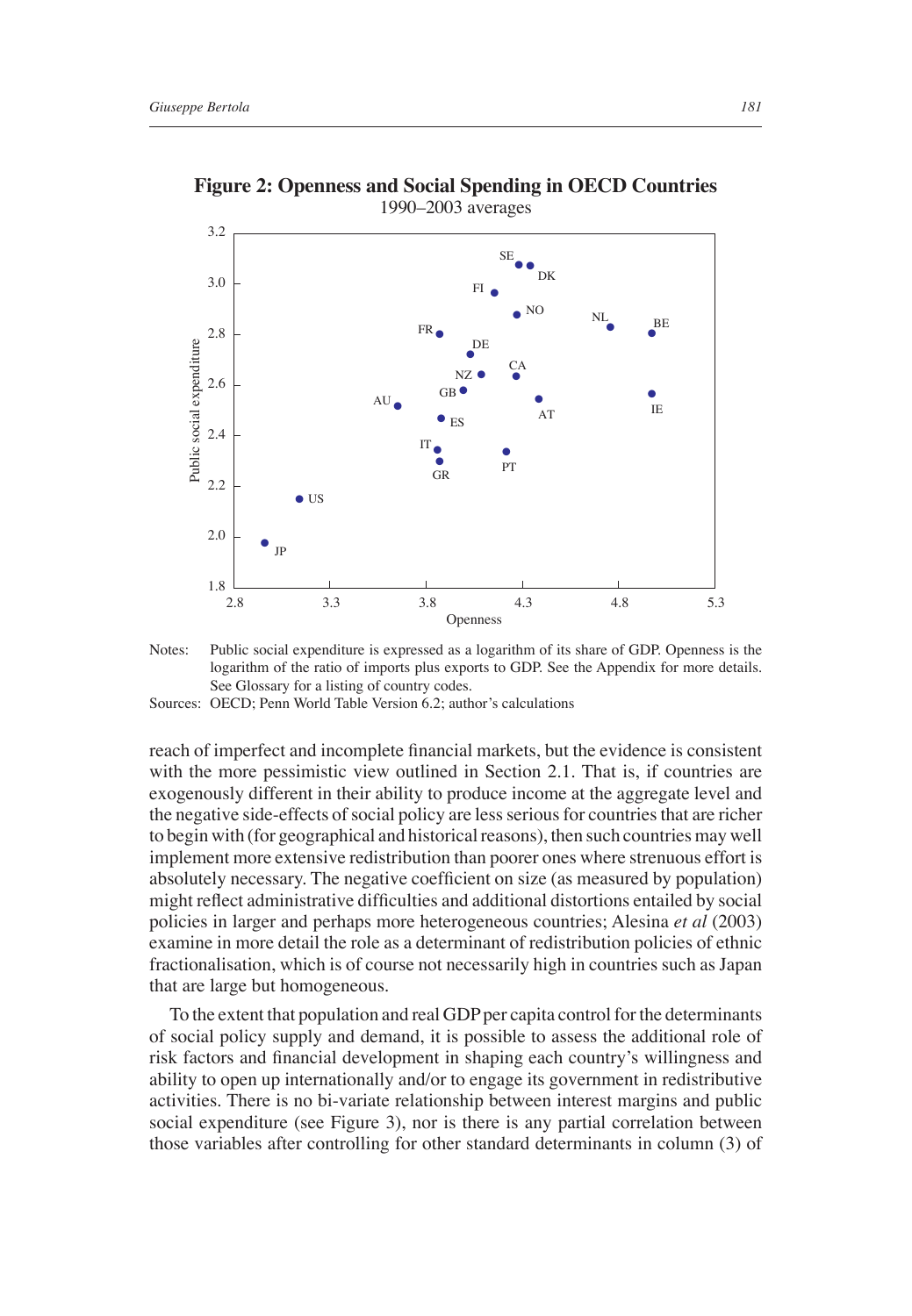**Figure 3: Interest Margins and Social Spending in OECD Countries** 1990–2003 averages



Notes: Public social expenditure is expressed as a logarithm of its share of GDP. The interest margin is the difference between lending and borrowing rates at commercial banks. See the Appendix for more details. See Glossary for a listing of country codes.

Sources: Beck, Demirgüç-Kunt and Levine (2000); OECD; author's calculations

Table 3. When the interaction between openness and interest margins is included among the regressors in column (4), however, openness *per se* appears to be irrelevant to the extent of social policies. What is associated with larger social spending is instead the combination of openness and poor financial market access, as large spreads between interest rates on households' assets and liabilities make saving and borrowing unattractive and expose consumption to large fluctuations if income shocks are larger or more frequent.

The same interpretation of cross-country facts is supported, in columns (6) and (7), by the opposite pattern of signs for the LTV ratios (which is larger in more accessible financial markets) and its interaction with openness. While the coefficient on the LTV ratio and its interactive term (measured in percentage terms) are not statistically significant in column (7), they tell a quantitatively interesting story. The average 1990s LTV ratios range between 69 per cent and 102 per cent (for Italy and New Zealand, respectively; see Figure 4 to get a sense of other values). As the LTV ratio varies between these values, the estimated total effect of openness on public social expenditure ranges from 0.32, which is almost as large as the bi-variate regressions coefficient of column  $(1)$ , to essentially zero for NZ and the UK.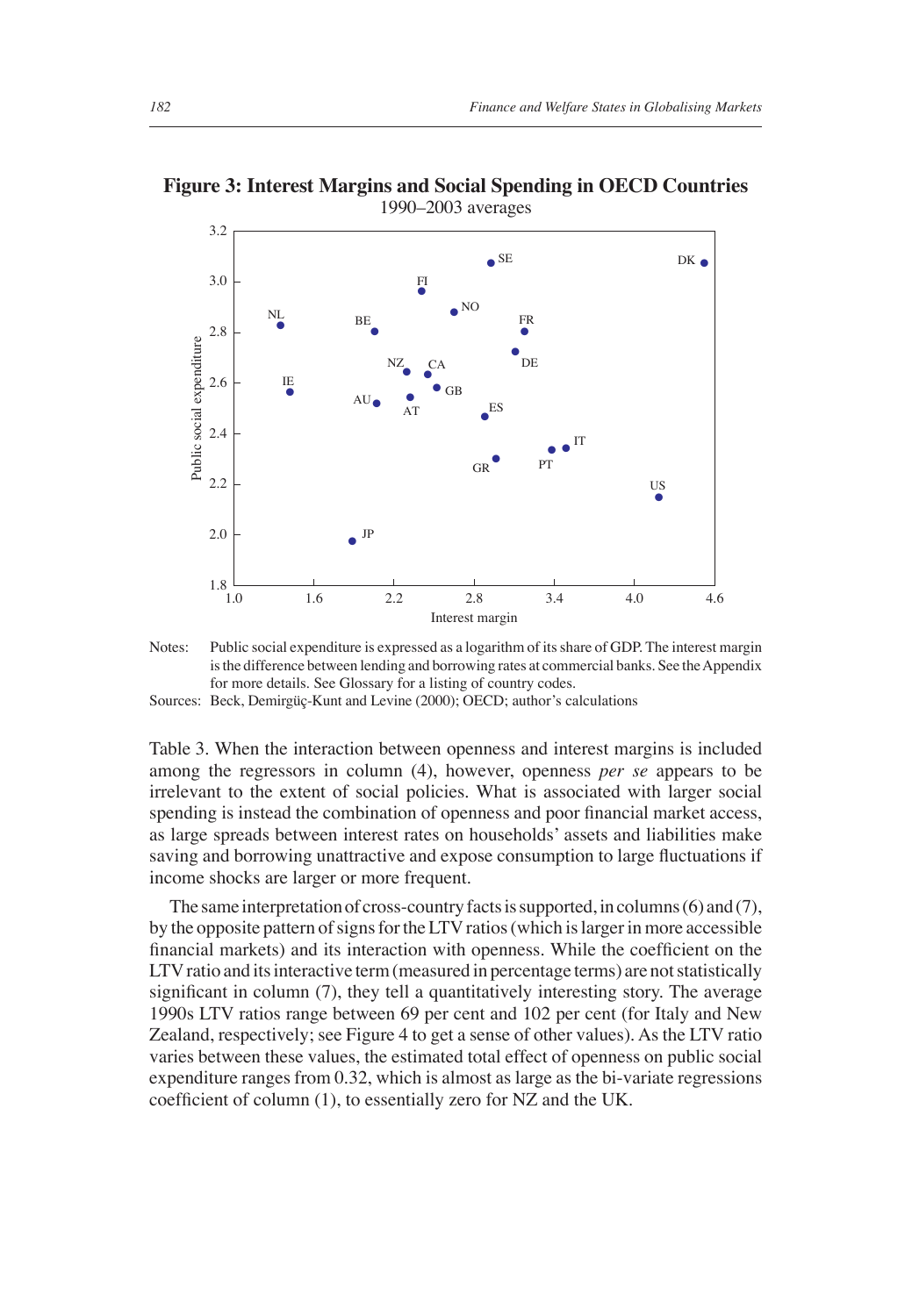

## **Figure 4: Openness and Mortgage Loan-to-valuation Ratios in OECD Countries**

1990–2003 averages

Notes: LTV is the maximum loan-to-valuation ratio (in percentage points) for mortgages. Openness is the logarithm of the ratio of imports plus exports to GDP. See the Appendix for more details. See Glossary for a listing of country codes.

Sources: Chiuri and Jappelli (2003); Jappelli and Pagano (1994); Maclennan, Muellbauer and Stephens (1998); Penn World Table Version 6.2; author's calculations

#### **3.2 Changes over time**

Tables 4–6 report regressions similar to those of the previous tables, aimed at characterising relationships between openness, financial market development and government activity. To focus on within-country dynamic developments rather than on cross-country patterns, all regressions include dummies, so that the results are not influenced by any (observable or unobservable) source of cross-country variation that is constant over time. Since the credit information index is only available for very recent years, its information is essentially cross-sectional and cannot be exploited in these specifications. Also, the sample is restricted throughout to countries with at least two observations of LTV ratios.

The message of the data is similar in some respects, but different in others. Table 4 estimates a shallow (but significant) positive relationship between openness and government expenditure over time across the broadest available sample of countries, also after controlling for population and income per capita. However, the relationship is sufficiently weak to become statistically insignificant in the regression of column (3), which restricts the sample to observations with nonmissing credit information. Column (4) shows that credit is strongly positively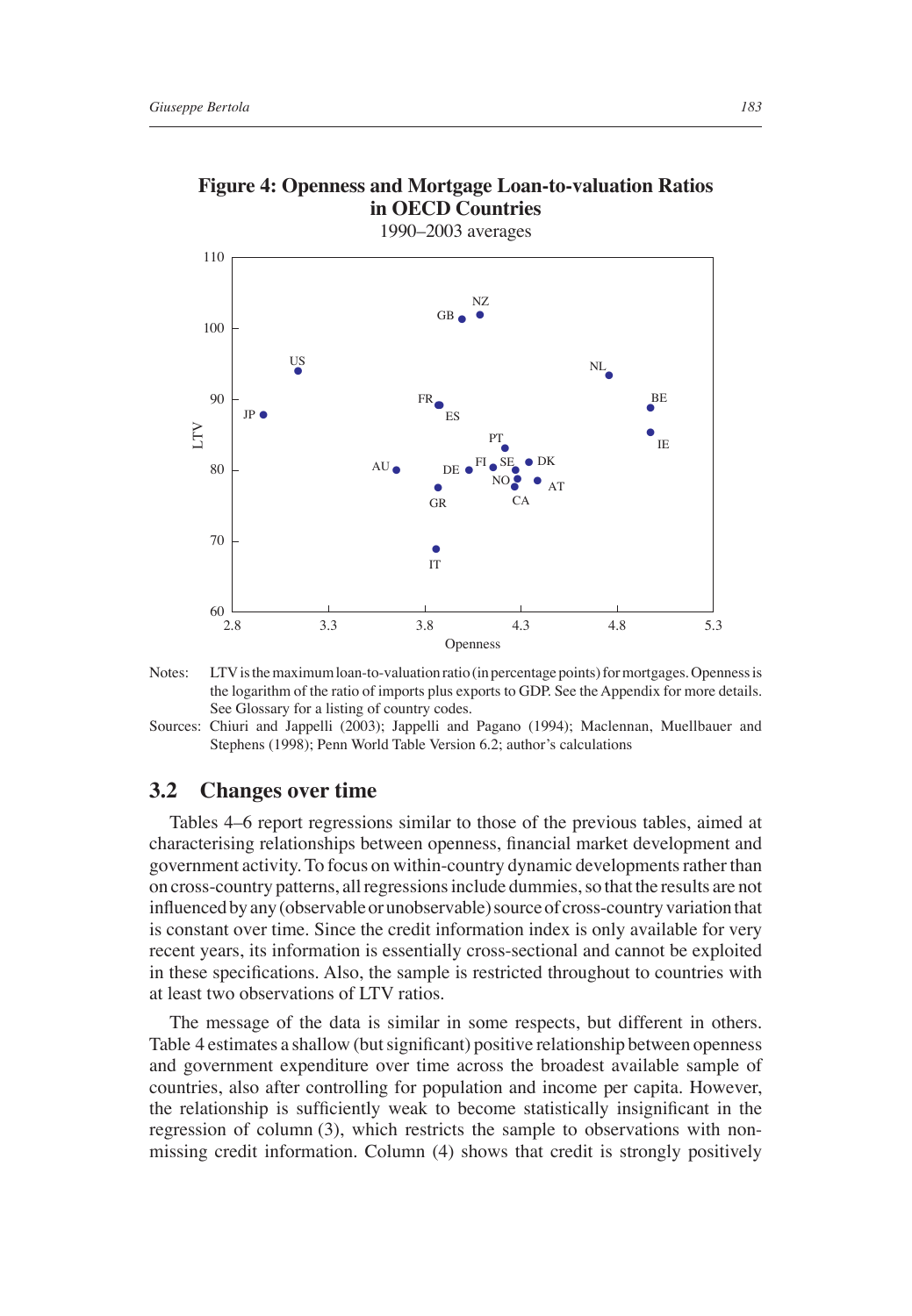|                           |                                                                                                                                                                                      |               | Government Consumption Share of GDP - Worldwide Sample |                         |            |                     |
|---------------------------|--------------------------------------------------------------------------------------------------------------------------------------------------------------------------------------|---------------|--------------------------------------------------------|-------------------------|------------|---------------------|
|                           | $\widehat{\Xi}$                                                                                                                                                                      | $\widehat{c}$ | $\left( \mathcal{E}\right)$                            | $\widehat{\mathcal{F}}$ | $\odot$    | $\odot$             |
|                           | Government                                                                                                                                                                           | Government    | Government                                             | Credit                  | Government | Government          |
| penness                   | 0.0324                                                                                                                                                                               | 0.0456        | 0.0332                                                 | 0.0483                  | 0.0307     | $-0.1075$           |
|                           | 2.07                                                                                                                                                                                 | 2.78          | 0.87                                                   | 0.66                    | 0.82       | $-2.16$             |
| Population                |                                                                                                                                                                                      | $-0.0003$     | $-0.0006$                                              | 0.0002                  | $-0.0006$  | $-0.0005$           |
|                           |                                                                                                                                                                                      | $-1.34$       | $-1.43$                                                | 0.26                    | $-1.44$    | $-1.28$             |
| GDPpc                     |                                                                                                                                                                                      | $-0.0109$     | $-0.0094$                                              | 0.0412                  | $-0.0115$  | $-0.0084$           |
|                           |                                                                                                                                                                                      | $-7.52$       | $-5.70$                                                | 10.74                   | $-6.19$    | $\frac{4.37}{4.37}$ |
| Credit                    |                                                                                                                                                                                      |               |                                                        |                         | 0.0516     | 0.3576              |
|                           |                                                                                                                                                                                      |               |                                                        |                         | 3.82       | 2.91                |
| Openness*Credit           |                                                                                                                                                                                      |               |                                                        |                         |            | $-0.0758$           |
|                           |                                                                                                                                                                                      |               |                                                        |                         |            | $-2.59$             |
| $\mathsf{S}_{\mathsf{A}}$ | 2750                                                                                                                                                                                 | 2 750         | 1840                                                   | 1840                    | 1840       | 1840                |
| $\approx$                 | 0.8802                                                                                                                                                                               | 0.8825        | 0.8651                                                 | 0.8933                  | 0.8668     | 0.8683              |
|                           | Notes: All regressions include country dummies. Robust t-statistics are reported below the coefficients. The sample includes all available observations for the<br>1986-2001 period. |               |                                                        |                         |            |                     |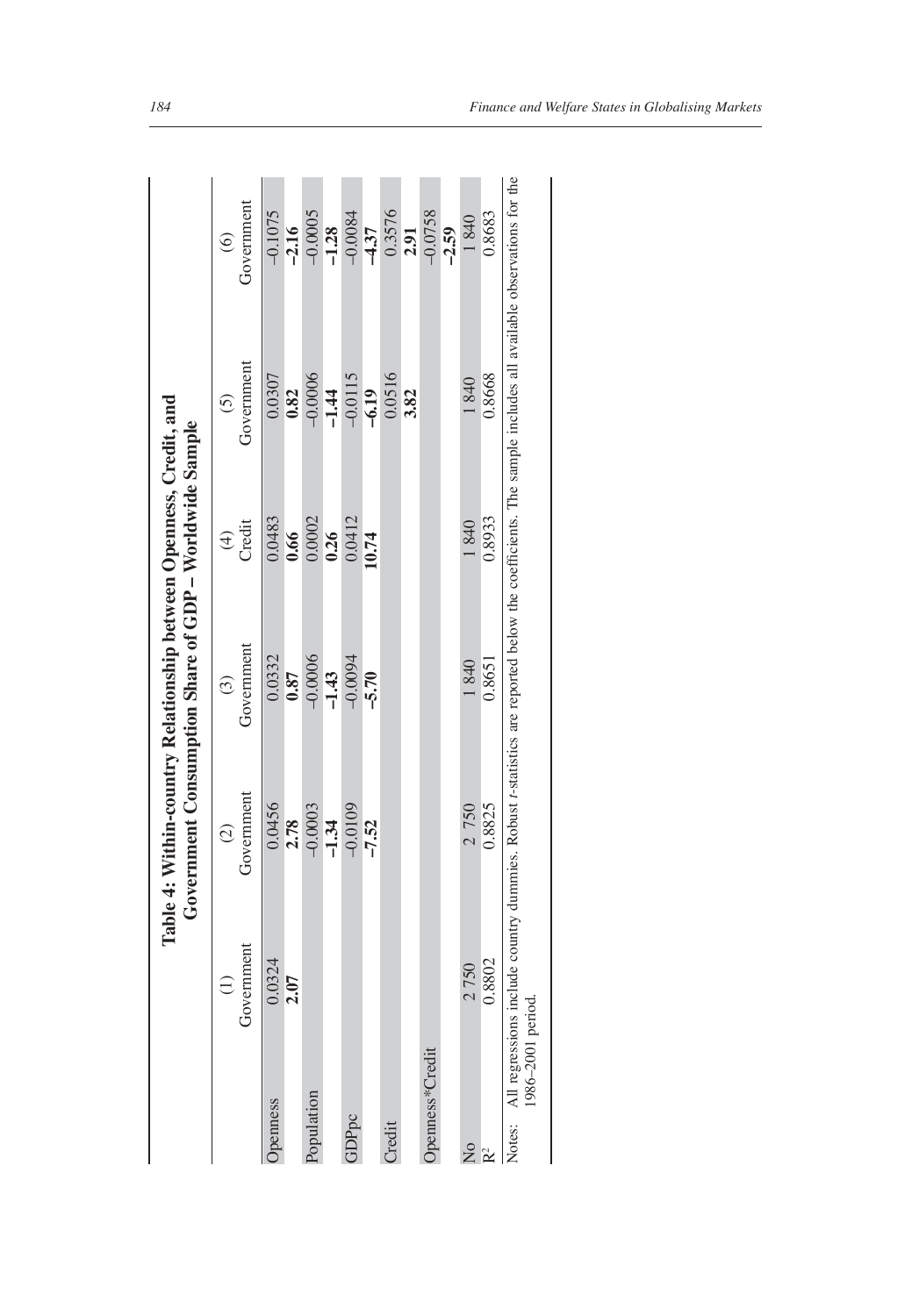related to GDP per capita over time, as was the case in the cross-section estimates, and has an insignificant partial correlation with openness. In column (5) credit is positively (and GDP per capita negatively) related to government's share of GDP, and its inclusion in the regression makes openness insignificant. Finally, and most interestingly, we see in column (6) that the interaction between credit and openness has a significant negative coefficient. Once again, the development of financial markets appears to reduce the need for government economic involvement in the face of increased openness.

Retracing the cross-sectional specifications, Table 5 shows a similar pattern for regression coefficients estimated on the smaller sample of OECD countries with at least two observations (the results are broadly similar for the whole OECD sample of the cross-sectional regressions in Table 2, which also includes the Czech Republic, Hungary, Iceland, Mexico, Poland, Switzerland and Turkey). While greater openness had a positive uncontrolled relationship with government expenditure in the wider sample, its partial correlation is consistently negative in the OECD sub-sample. Differences in credit dynamics, however, are not pronounced and informative enough within developed countries to yield significant coefficients on credit and its interaction term in column (5). Fortunately, more detailed and relevant indicators of financial market development are available for these countries.

Table 6 reports regressions on the same sample that exploit the dynamic information in public social expenditure, interest differentials and loan-to-valuation ratios within each country. To convey a sense of the data's shape and of the phenomena driving the results, Figures 5 and 6 display the data graphically, at five-year intervals, focusing on a familiar subset of advanced countries. The bi-variate relationship between openness and public social expenditure is negative on a within-country basis, as shown in Figure 5. The results in columns (1–4) of Table 6 indicate that openness and public social expenditure are negatively related in the OECD sample when country dummies are included. In contrast to Agell's (2002) reading of evidence of a positive relationship between changes in openness and in employment protection legislation, this finding may indicate that redistribution policies become much more difficult in more open economies. This effect may more than compensate for the extra demand for social protection. Alternatively, a weaker interpretation is that the same structural and policy changes that affect openness differently across countries also affect social policies in the opposite direction.

Columns (5–7) of Table 6 display similarly intriguing patterns of co-variation of openness and public social expenditure shares with indicators of financial development. In column (5), where the regression controls for interest margins and its interaction with openness, the latter's main effect is a sharply negative determinant of public social expenditure, while the coefficient on the interaction term is significantly positive. This may indicate that, in situations where efficient financial markets encourage borrowing and lending, openness implies a more pronounced decline in (less necessary, and more distorting) public redistribution programs.

Figure 6 displays observations for advanced countries, at five-year intervals. It shows that the bi-variate correlation between maximum LTV ratios and openness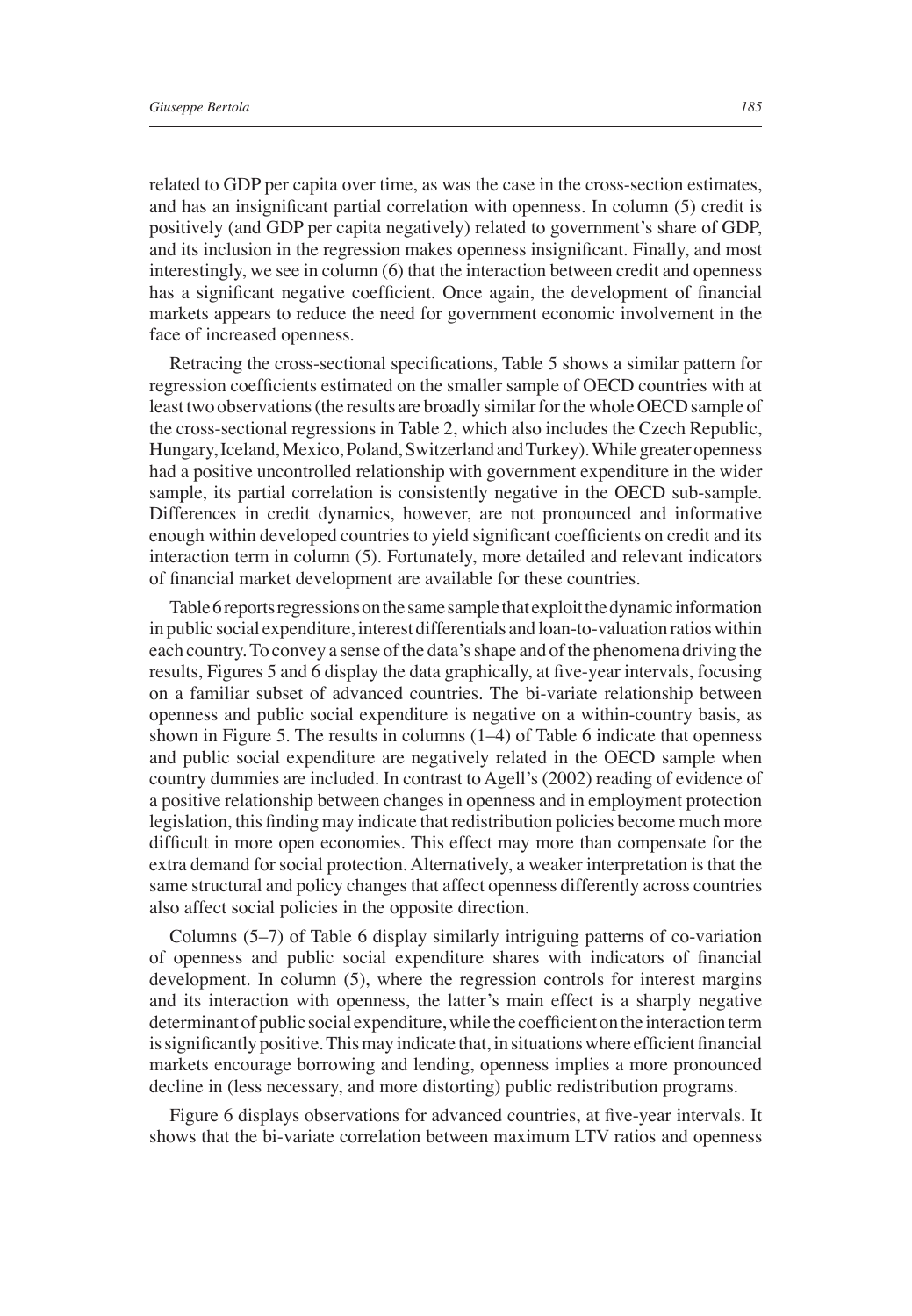|                   | $\widehat{E}$                                     | $\widehat{c}$                                                                                                                       | $\odot$   | $\bigoplus$          | $\widehat{c}$ |
|-------------------|---------------------------------------------------|-------------------------------------------------------------------------------------------------------------------------------------|-----------|----------------------|---------------|
|                   | Government                                        | Government                                                                                                                          | Credit    | Government           | Government    |
| penness           | $-0.1938$                                         | $-0.0860$                                                                                                                           | $-0.2110$ | $-0.0849$            | $-0.0821$     |
|                   | $-6.07$                                           | $-2.15$                                                                                                                             | $-1.45$   | $-2.07$              | $-1.97$       |
| <i>Population</i> |                                                   | $-0.0038$                                                                                                                           | 0.0058    |                      | $-0.0037$     |
|                   |                                                   | $-4.60$                                                                                                                             | 2.21      | $-0.0039$<br>$-4.60$ | $-3.01$       |
| <b>GDPpc</b>      |                                                   | $-0.0034$                                                                                                                           | 0.0317    | $-0.0036$            | $-0.0037$     |
|                   |                                                   | $-2.50$                                                                                                                             | 4.70      | $-2.16$              | $-2.35$       |
| <b>Iredit</b>     |                                                   |                                                                                                                                     |           | 0.0042               | $-0.0386$     |
|                   |                                                   |                                                                                                                                     |           | 0.23                 | $-0.19$       |
|                   | )penness*Credit                                   |                                                                                                                                     |           |                      | 0.0102        |
|                   |                                                   |                                                                                                                                     |           |                      | 0.22          |
| $\frac{1}{2}$     | 314                                               | 314                                                                                                                                 | 298       | 298                  | 298           |
| $\mathsf{P}^2$    | 0.9320                                            | 0.9382                                                                                                                              | 0.8040    | 0.9383               | 0.9384        |
|                   | Notes: All regressions includ<br>986-2001 period. | le country dummies. Robust t-statistics are reported below the coefficients. The sample includes all available observations for the |           |                      |               |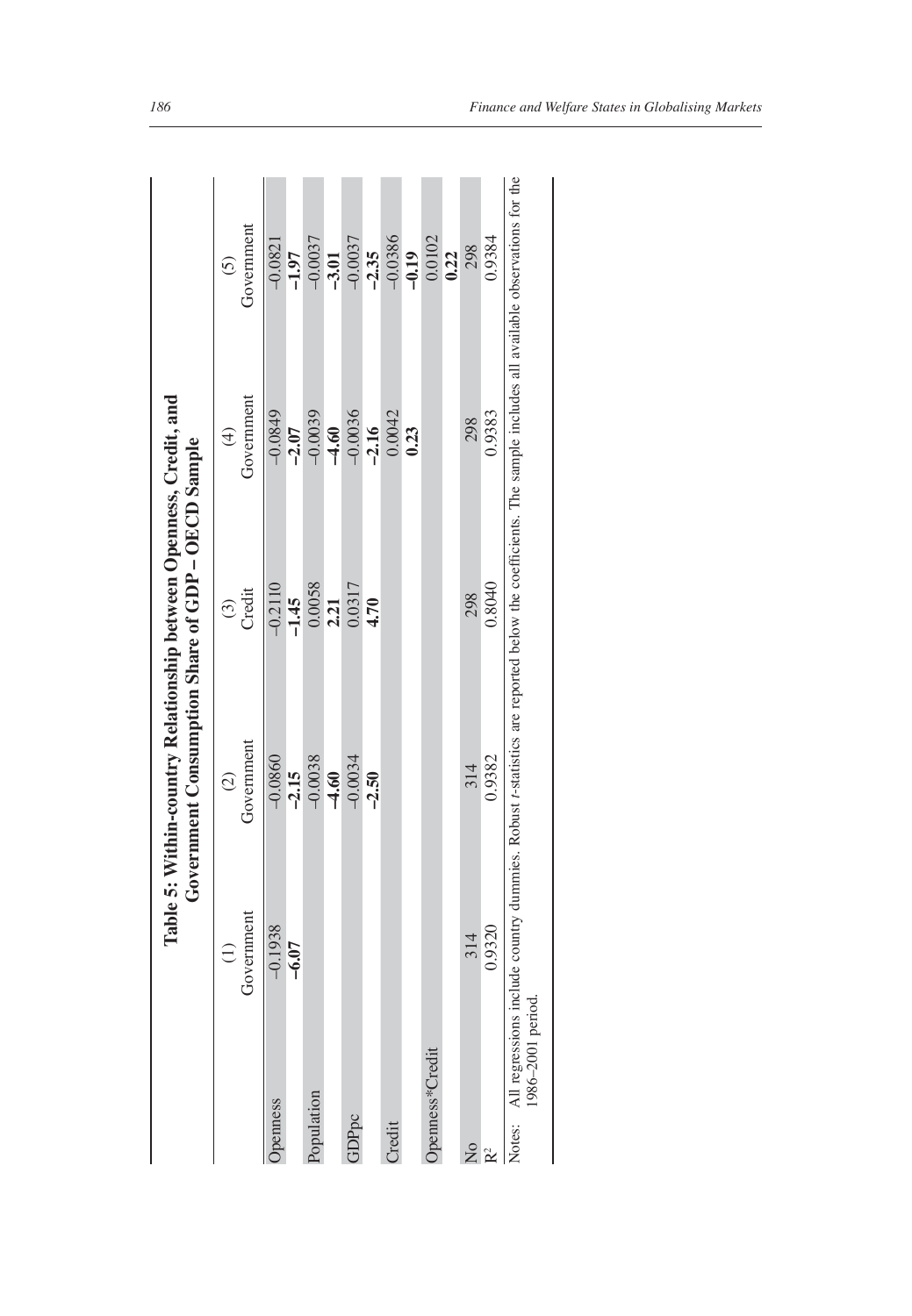|                         |                                             | $\widehat{c}$                                                                                                                      | $\odot$      | $\bigoplus$  | $\widetilde{S}$ | $\odot$      | $\widehat{\subset}$ |
|-------------------------|---------------------------------------------|------------------------------------------------------------------------------------------------------------------------------------|--------------|--------------|-----------------|--------------|---------------------|
|                         | Pub.Soc.Exp.                                | Pub.Soc.Exp.                                                                                                                       | Pub.Soc.Exp. | Pub.Soc.Exp. | Pub.Soc.Exp.    | Pub.Soc.Exp. | Pub.Soc.Exp.        |
| <b>Openness</b>         | $-0.1117$                                   | $-0.3449$                                                                                                                          | $-0.3259$    | $-0.2031$    | $-0.4764$       | $-0.3261$    | 0.2417              |
|                         | $-2.17$                                     | $-4.87$                                                                                                                            | $-4.57$      | $-4.11$      | $-4.99$         | $-4.61$      | 2.39                |
| Population              |                                             | 0.0083                                                                                                                             | 0.0086       | 0.0069       | 0.0056          | 0.0086       | 0.0061              |
|                         |                                             | 4.23                                                                                                                               | 4.46         | 4.13         | 2.48            | 4.46         | 3.12                |
| GDPpc                   |                                             | 0.0074                                                                                                                             | 0.0060       | $-0.0121$    | $-0.0100$       | 0.0061       | 0.0065              |
|                         |                                             | 2.60                                                                                                                               | 2.14         | $-4.60$      | $-3.98$         | 2.22         | 2.39                |
| Int.Margin              |                                             |                                                                                                                                    |              | $-4.2092$    | -36.4688        |              |                     |
|                         |                                             |                                                                                                                                    |              | $-3.61$      | $-3.57$         |              |                     |
|                         | Openness*Int.Margin                         |                                                                                                                                    |              |              | 7.8368          |              |                     |
|                         |                                             |                                                                                                                                    |              |              | 3.14            |              |                     |
| <b>NIT</b>              |                                             |                                                                                                                                    |              |              |                 | $-0.0001$    | 0.0286              |
|                         |                                             |                                                                                                                                    |              |              |                 | $-0.05$      | 7.54                |
| Openness*LTV            |                                             |                                                                                                                                    |              |              |                 |              | $-0.0069$           |
|                         |                                             |                                                                                                                                    |              |              |                 |              | $-7.50$             |
| $\overline{\mathsf{x}}$ | 314                                         | 314                                                                                                                                | 300          | 199          | 199             | 300          | 300                 |
| R <sup>2</sup>          | 0.8960                                      | 0.9077                                                                                                                             | 0.9108       | 0.9610       | 0.9632          | 0.9108       | 0.9193              |
| Notes:                  | All regressions includ<br>1986-2001 period. | e country dummies. Robust t-statistics are reported below the coefficients. The sample includes all available observations for the |              |              |                 |              |                     |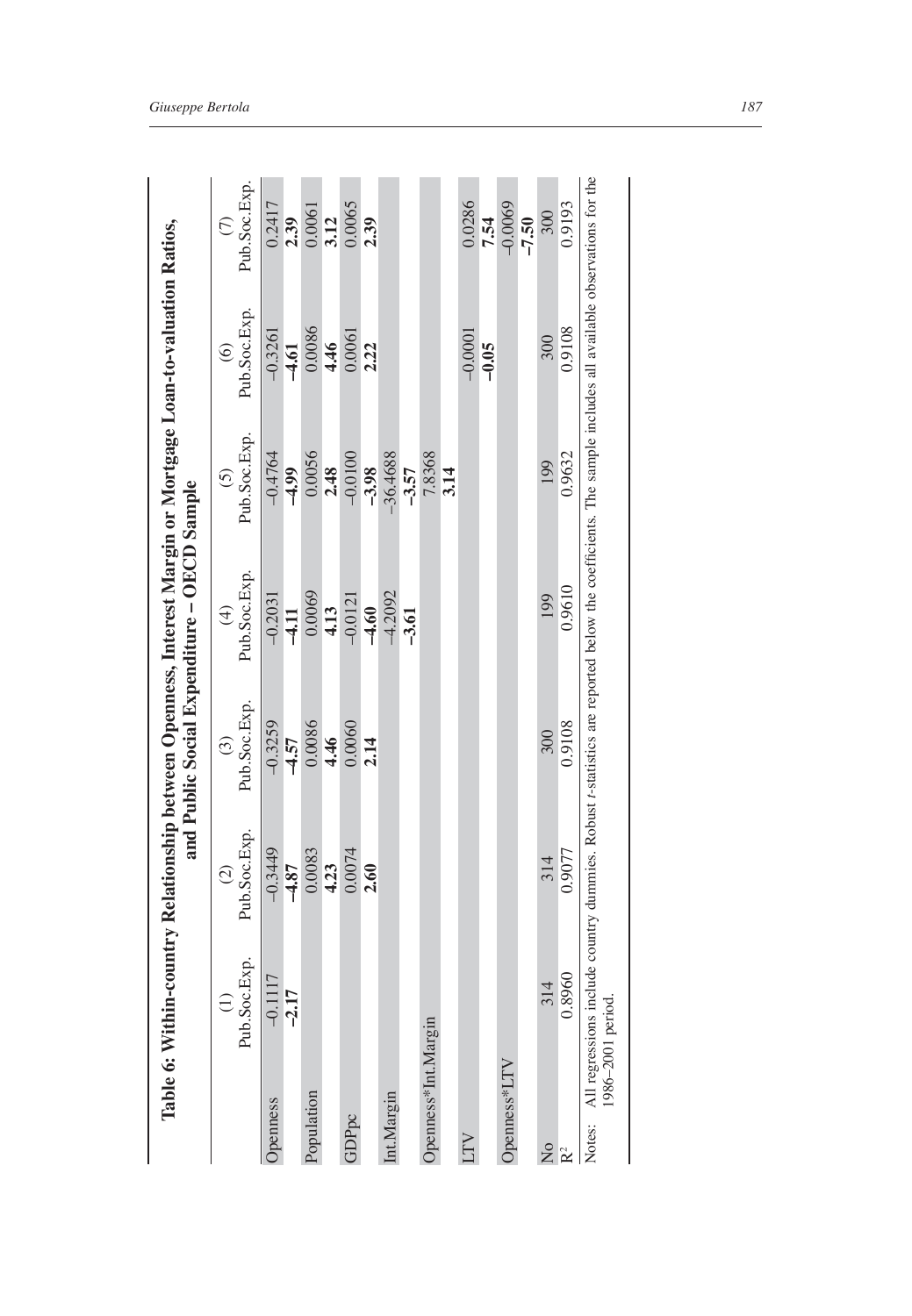

**Figure 5: Openness and Social Spending in OECD Countries** Deviations from country mean

changes is positive. This is consistent with the notions that openness makes financial market development more necessary and that financial market development makes openness more palatable.7 While the LTV ratio and its interactive term were not significant (though with the right sign pattern) in cross-sectional estimates, they are very significant along the time-series dimension in column (7). Although in cross-section the relationship between openness and government was estimated to be either positive or absent, depending on financial market developments, in the time-series regressions it is consistently negative.<sup>8</sup>

The insignificant cross-sectional estimates may be due to the limited range of the independent variable; within this set of countries, financial markets have developed faster in laggard countries, and the convergence pattern implies that averages are not as sharply different as early observations. It may also indicate that uncontrolled country characteristics influence choices of openness and social policies in such a

Notes: Available observations of deviations of 1986, 1991, 1996 and 2001 data from 1986–2001 country-specific averages. See the Appendix for more details. See Glossary for a listing of country codes.

Sources: Chiuri and Jappelli (2003); Jappelli and Pagano (1994); Maclennan *et al* (1998); Penn World Table Version 6.2; author's calculations

<sup>7.</sup> While the direction of causality is of course unclear, either or both channels of interaction are likely to be at work in the data, along with other factors that may explain why controlling for population and GDP per capita deprives the LTV ratio of all significance in the regression of column (6).

<sup>8.</sup> The variation in the implied relationship between openness and public social expenditure is again large, ranging from around –0.5 for the 2001 values of LTV ratio deviations from the Netherlands, United Kingdom, and New Zealand country means, to only –0.15 for the 1986 LTV ratio deviation observed in Italy.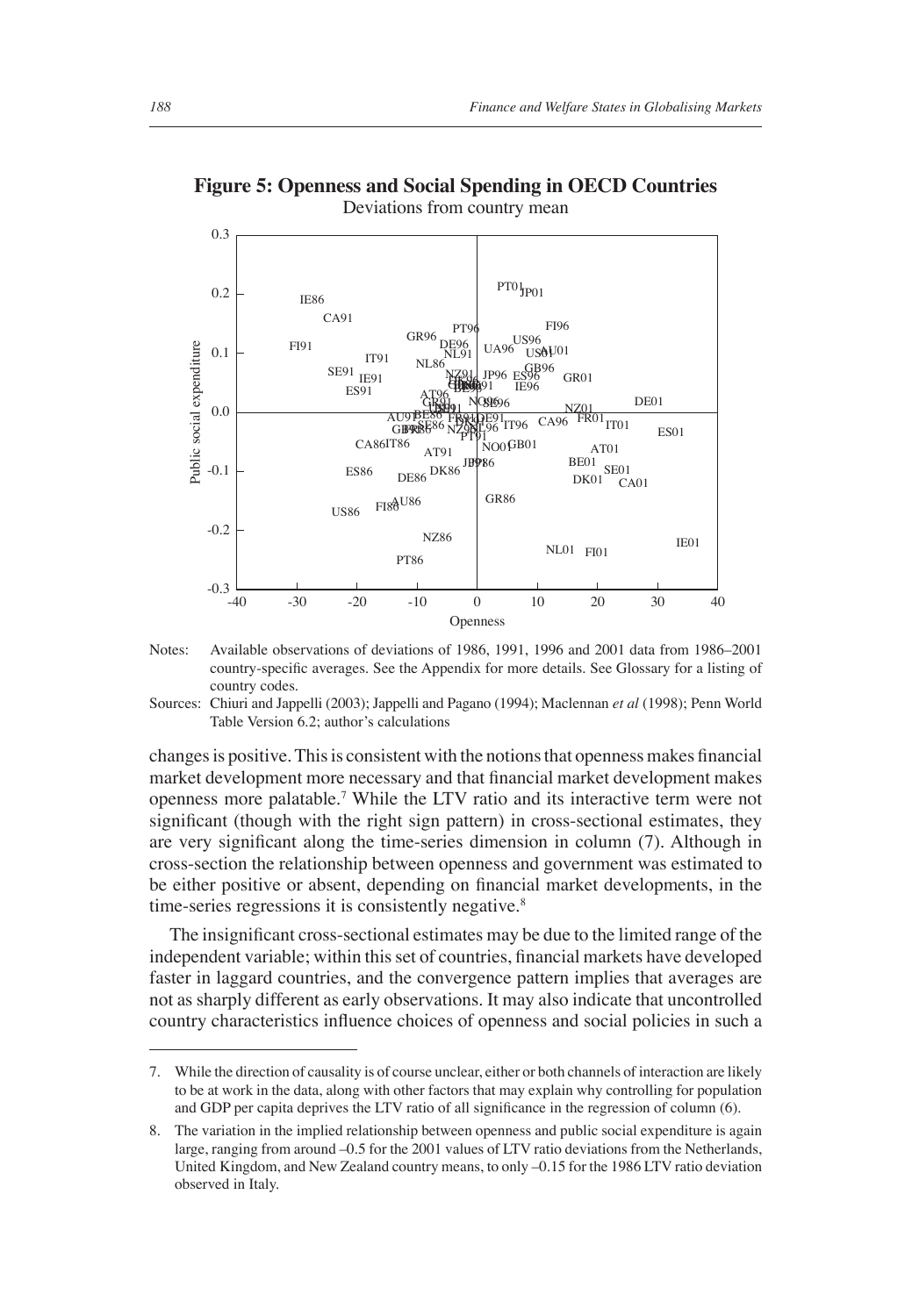

**Figure 6: Openness and Mortgage Loan-to-valuation Ratios in OECD Countries**

Deviations from country mean

Notes: Available observations of deviations of 1986, 1991, 1996 and 2001 data from 1986–2001 country-specifi c averages. LTV is the maximum loan-to-valuation ratio (in percentage points) for mortgages. See the Appendix for more details. See Glossary for a listing of country codes. Sources: OECD; Penn World Table Version 6.2; author's calculations

way as to preserve within-country income redistribution. The high significance of the LTV ratio and its interaction with openness in the time-series regressions may also be spurious in regressions using annual data. The inclusion of contemporaneous GDP may control for cyclical influences, but the relationship between openness and public spending may be driven by short-run fluctuations as well as by the trends represented by interpolated observations of LTV ratios. While dynamic specifications of the relevant relationship are beyond the scope of this paper (and of available data), it is interesting that within-country panel estimates offer statistically strong evidence that relationships between changes in maximum LTV ratios, openness and government spending are both quantitatively important and consistent with the arguments made in Section 2.

# **4. Policy Implications and Further Research**

This paper's broad perspective views observed redistribution policies as a result of the interplay between factors determining their desirability (labour income uncertainty and the ability of markets to help smooth consumption) and of factors determining their effectiveness (the government's ability to exploit superior information and enforcement, and markets' ability to circumvent regulation and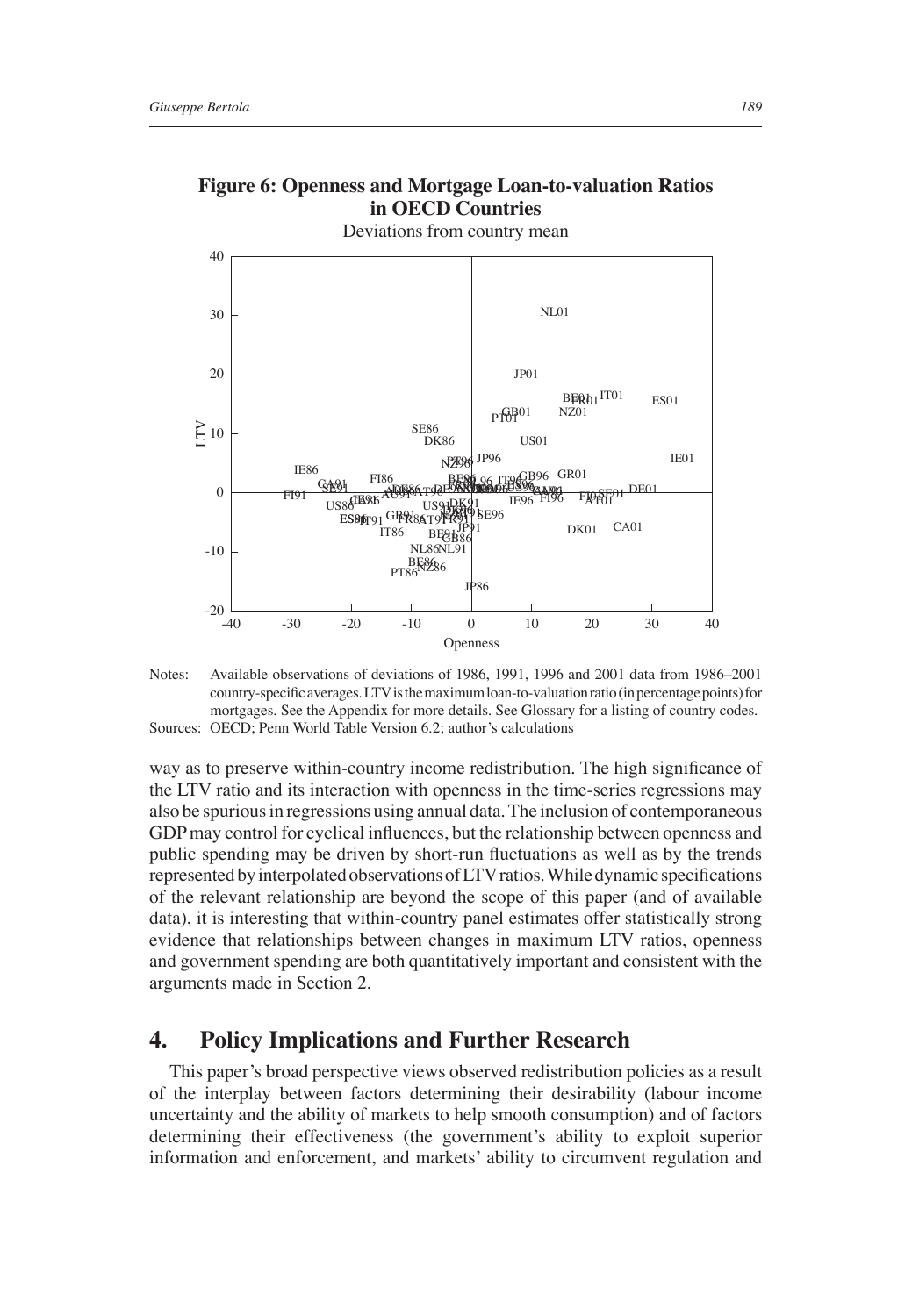amplify the undesirable side-effects of policies). The insights discussed in Section 2 suggest that international integration may amplify market risks at the same time as it makes it increasingly difficult for governments to provide households with insurance against them and increasingly important for households to access private financial markets. The simple evidence discussed in Section 3 supports the empirical relevance of this policy prescription, especially for developing countries, but also for those among industrialised countries that have more extensively relied on taxes, transfers and regulation.

Across countries, the data display patterns of increasing openness, decreasing government redistribution activity and increasing depth and efficiency of credit markets. Along the time-series dimension, and especially in developed countries, the implications of openness (or concurrent exogenous developments) for both income risks and the desirability of redistribution policies appear to be more than offset by the increasing difficulties of operating such policies. A possible interpretation of the evidence views globalisation trends, driven by technological and multilateral trends beyond individual countries' control, as a factor weakening governments' power to control market-driven income distribution. Shrinking public budgets naturally increase demand for private financial services, and increase the need for appropriate regulation and suitable legal frameworks to ensure that demand is met by adequate supply in private financial markets. Accordingly, governments should face the challenges of globalisation by strengthening their economies' financial infrastructure, to allow private contractual relationships to smooth consumption in the face of increased specialisation and foreign shocks.

While improving financial market infrastructures is not costless, it should be given high priority in countries where economic integration entails new risks and, at the same time, makes it difficult to operate redistribution policies. From this perspective, the United Kingdom's fi nancial market liberalisation and development is consistent with that country's experience of public policy and labour market reforms in the 1980s (Koeniger 2004), and it is not surprising to find that individuals whose age and income make them more likely to borrow are more keenly in favour of redistribution in countries where credit supply is relatively constrained (Bertola and Koeniger 2007).

Further empirical work should adopt more suitable dynamic specifications than those of this paper. It could bring a similar approach to analysing the relationship between openness and wage-setting and employment regulation, along the lines of Agell's (2002) perspective on labour market institutions as a risk-management device, and follow Lo Prete (2007) in relating devices to redistribute income within countries to country-level consumption and income dynamics.

It would also be very interesting to model how the choice between private and public insurance schemes is driven by underlying structural and historical factors affecting their relative efficiency. It is both very important and extremely difficult to assess the extent to which substitution is endogenously driven by trends such as the increasing internationalisation of market interactions. It is important, because globalisation would be self-sustaining if it led to efficient private financial markets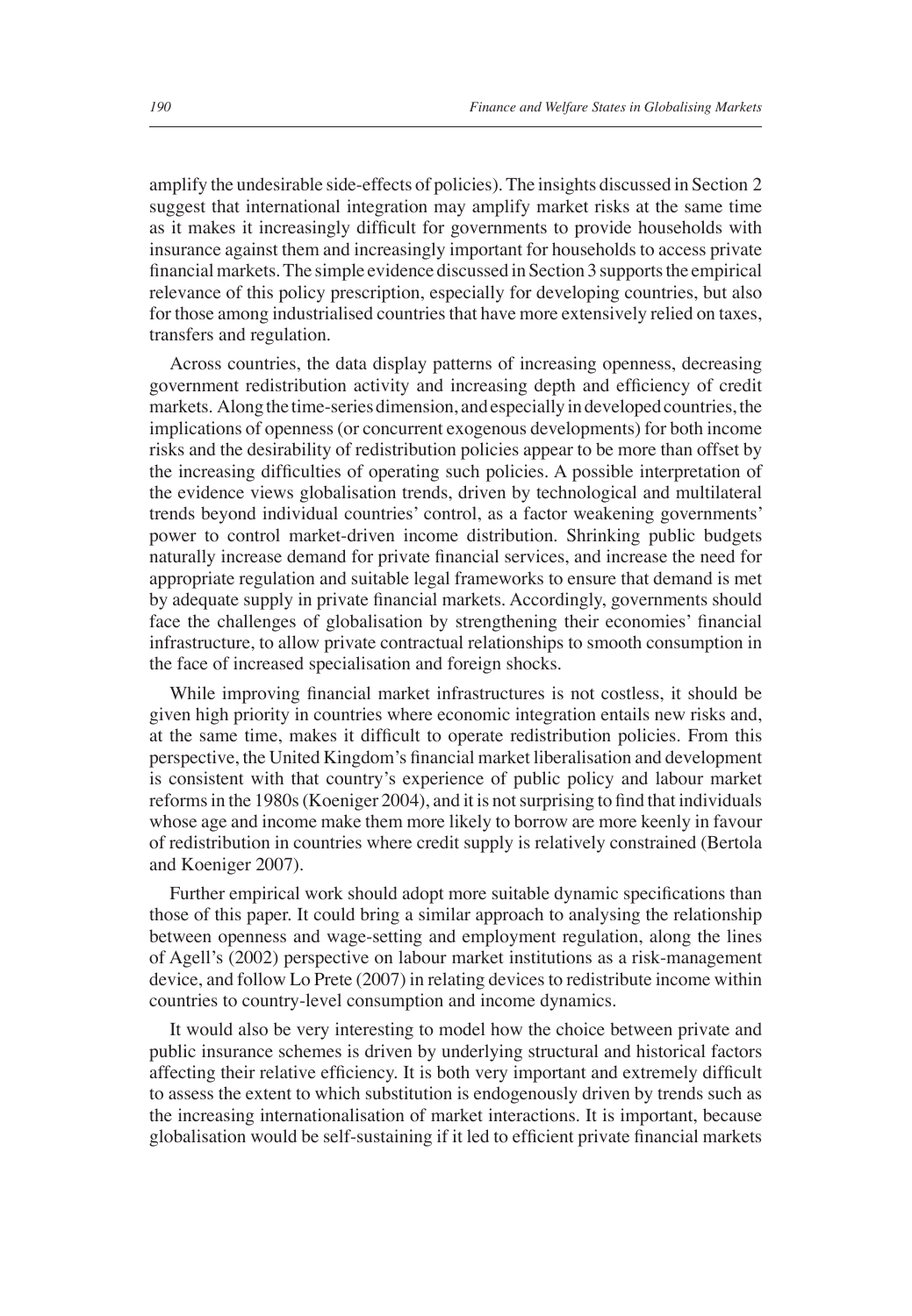at the same time as they crowd out public schemes. However, it would sow the seeds of its own demise if it is perceived as forcing unpalatable risks on citizens of countries whose inefficient financial markets cannot shelter them as effectively as trade and government protection used to.

And it is difficult, because the data cannot shed much light on structural relationships between exogenous conditions and endogenous policy relationships. In order to detect patterns of statistical causality, the literature has focused on persistent influences of ancient conquests and colonisations on countries' legal frameworks and institutional developments. As discussed in Rodrik, Subramanian and Trebbi (2004), historical legacies are useful as instrumental variables for the empirical purpose of identifying and assessing the role of exogenous factors. However, countries are not condemned by history. To the extent that historically determined financial market development can substitute for public provision of insurance and savings vehicles, policy actions aimed at making financial markets more easily accessible and more efficient may be a key condition for economic integration to be welfare-enhancing and politically acceptable.

Relevant formal modelling should focus on the interplay of information problems with determinants of financial market efficiency (such as legal traditions in La Porta *et al* 1998) and of policy effectiveness (such as 'civicness' indicators constructed from survey information in Algan and Cahuc 2006). Bertola and Koeniger (forthcoming) propose a simple model of an economy where unobservable effort and moral hazard problems hamper the role of private markets and government policies in smoothing consumption. This perspective may be used to characterise how borrowing constraints, market transaction costs and policy administration costs may shape the trade-off between insurance, efficiency and the relative importance of private and collective instruments for smoothing income. Bringing this perspective to bear on such cross-country panel data, it might be possible empirically to detect relationships between underlying structural features of countries, trends affecting the desirability and feasibility of public policies and policy action and reaction patterns.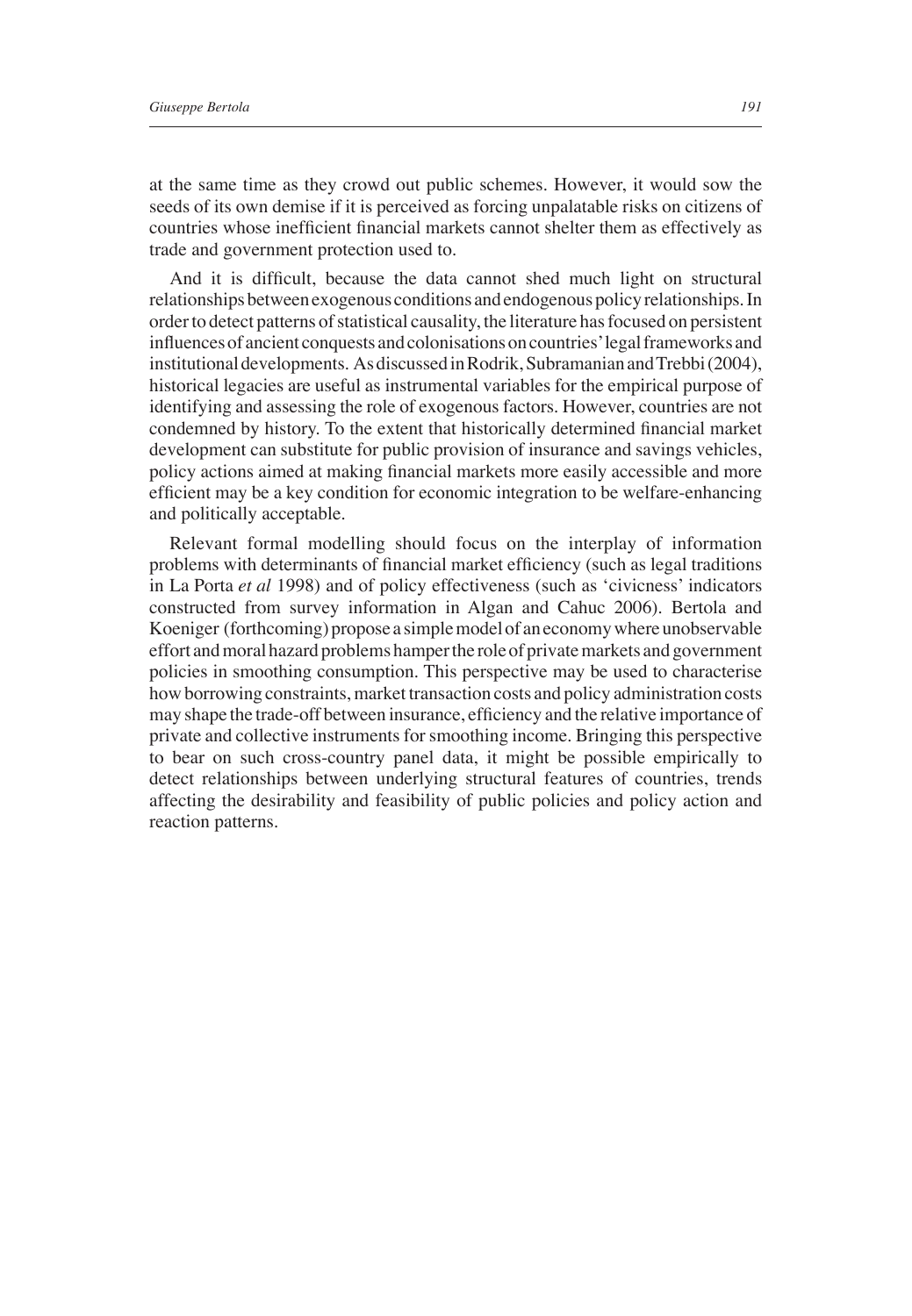# **Appendix: Data definitions and sources**

**CredInfo** is the 'depth of credit information index' downloadable from the World Bank's 'Doing Business' website, meant to measure rules affecting the scope, accessibility and quality of credit information available through either public or private credit registries. It is constructed as follows from data defined and documented in Djankov, McLiesh and Shleifer (2007). For each of the six features of the credit information system a score of 1 is assigned if: (1) 'both positive credit information (for example, loan amounts and pattern of on-time repayments) and negative information (for example, late payments, number and amount of defaults and bankruptcies) are distributed';  $(2)$  'data on both firms and individuals are distributed'; (3) 'data from retailers, trade creditors or utility companies as well as financial institutions are distributed';  $(4)$  'More than 2 years of historical data are distributed. Registries that erase data on defaults as soon as they are repaid obtain a score of 0 for this indicator'; (5) 'data on loans below 1% of income per capita are distributed. A registry must have a minimum coverage of 1% of the adult population to score a 1 for this indicator'; and (6) 'by law, borrowers have the right to access their data in the largest registry in the country. The index ranges from 0 to 6, with higher values indicating the availability of more credit information, from either a public registry or a private bureau, to facilitate lending decisions'.

**Credit** is the logarithm of variable pcrdbgdp 'private credit by deposit money banks/GDP' from the World Bank's Financial Structure Dataset (Revised: 17 October 2007), as defined and documented in Beck *et al* (2000).

**GDPpc** is the variable cgdp 'real gross domestic product per capita' from the Penn World Table Version 6.2 (Heston, Summers and Aten 2006), divided by 1000 (hence measured in thousands of 2000 US\$).

**Government** expenditure is the variable cg 'government share of CGDP' from the Penn World Table Version 6.2 (Heston *et al* 2006).

**Int.Margin** – the difference between lending and borrowing rates at commercial banks – is the variable netintmargin 'net interest margin' from the World Bank's Financial Structure Dataset (revised in October 2007), as documented in Beck *et al* (2000).

**LTV** is the maximum loan-to-valuation ratio (in percentage points) for mortgages, interpolated from data available on or around 1976, 1984, 1994 and 2001 from Jappelli and Pagano (1994); Maclennan *et al* (1998); and Chiuri and Jappelli (2003).

**Openness** – the logarithm of the ratio of imports plus exports to GDP – is the variable openc 'openness in current prices' from the Penn World Table Version 6.2 (Heston *et al* 2006). As in the original Rodrik (1998) regressions, the sample excludes observations (for Hong Kong and Singapore) where this variable exceeds 200 per cent. The results are very similar when those observations are included, or when the variable openk 'openness in constant prices' is used instead of openc.

**Population** is the variable pop 'population' from the Penn World Table Version 6.2 (Heston *et al* 2006), divided by 1000 (hence measured in millions).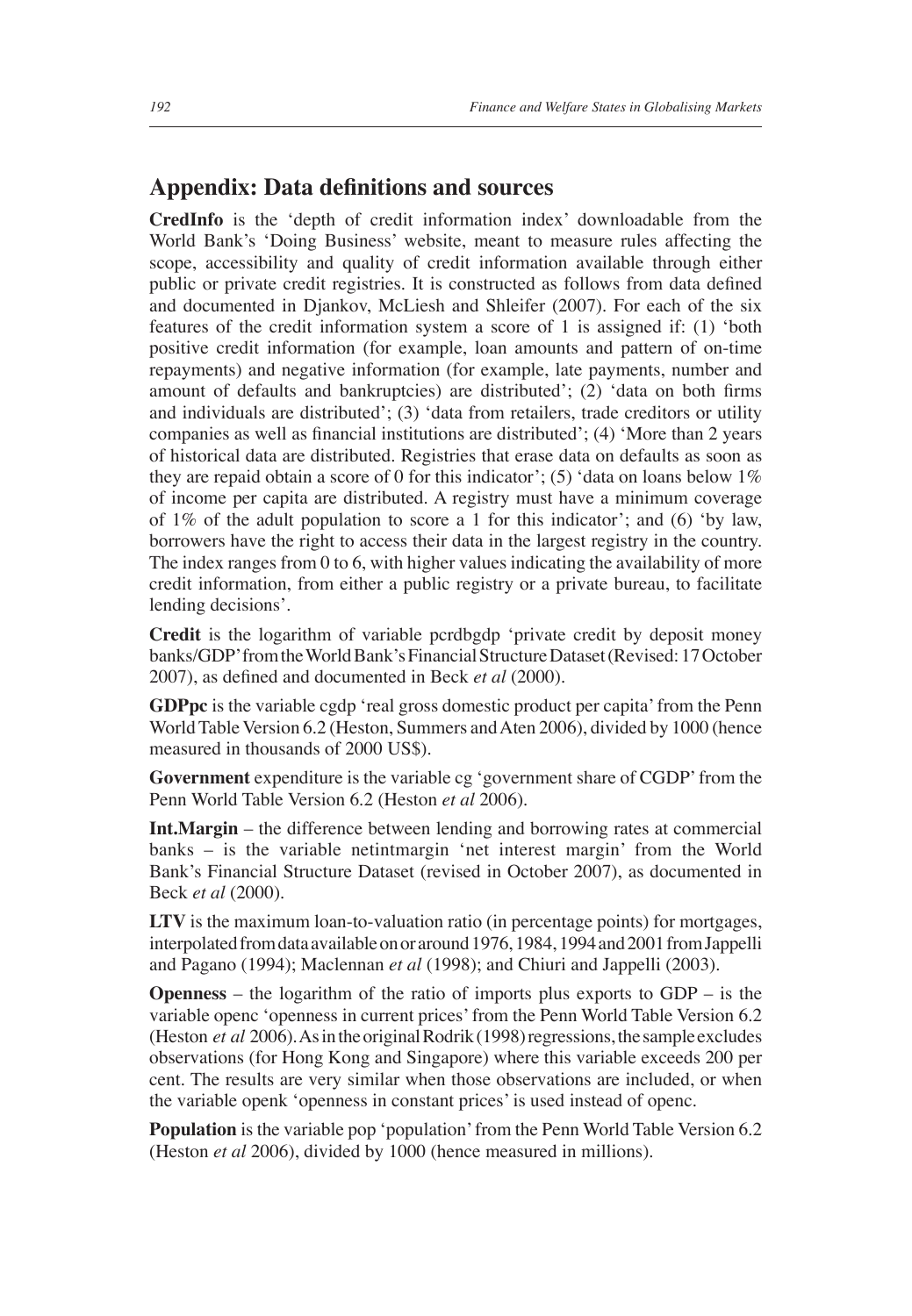**Pub.Soc.Exp.** is the logarithm of the sum in per cent of GDP of the following data from the OECD 1980–2001 Social Expenditure Database: 3. Incapacity-related benefits; 4. Health; 5. Family; 6. Active labor market programmes; 7. Unemployment; 8. Housing; and 9. Other social policy areas. (Only 1. Old age and 2. Survivors are excluded from total social expenditure.)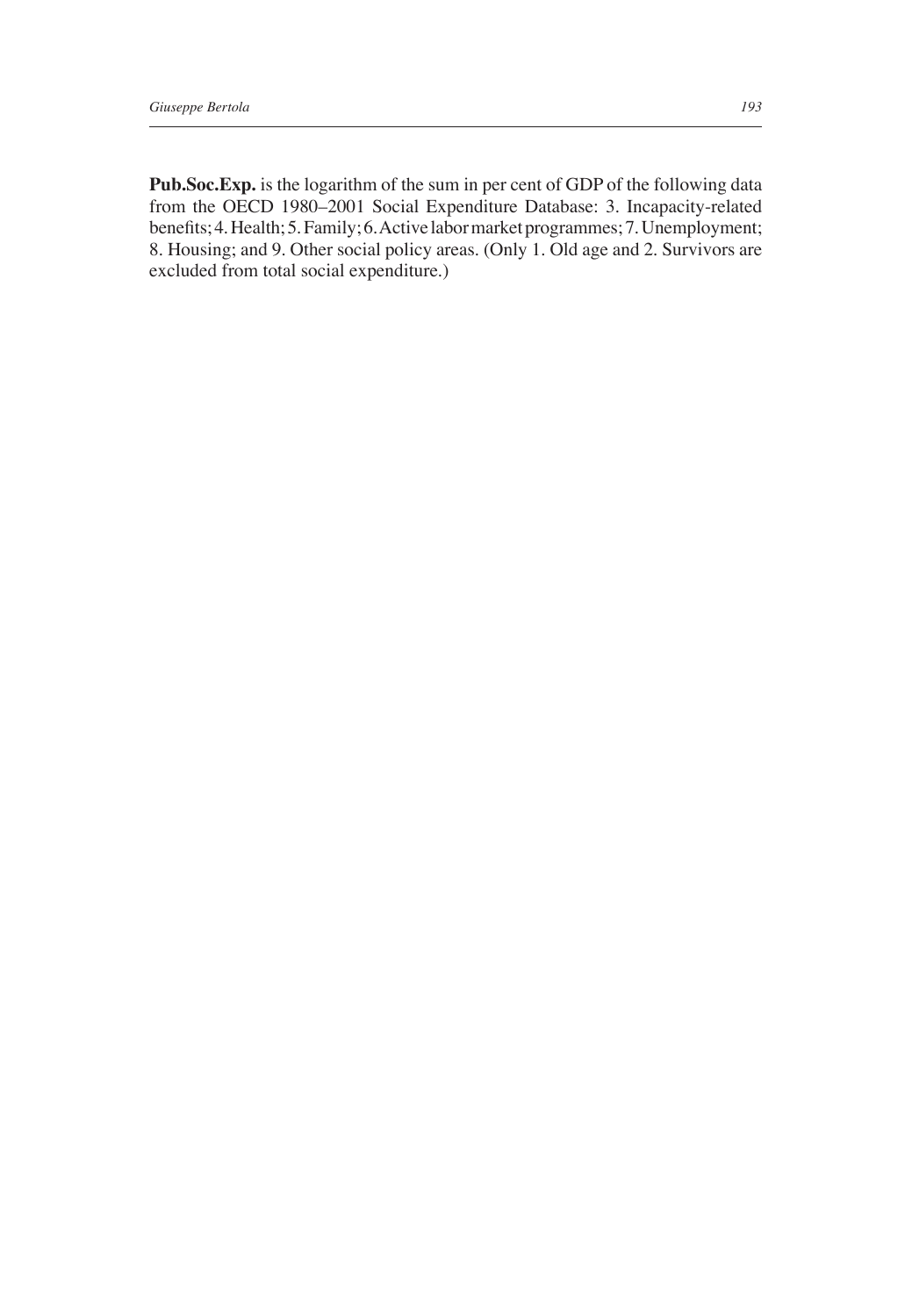# **References**

- Acemoglu D and R Shimer (1999), 'Efficient Unemployment Insurance', *Journal of Political Economy*, 107(5), pp 893–928.
- Agell J (2002), 'On the Determinants of Labour Market Institutions: Rent Seeking vs Social Insurance', *German Economic Review*, 3(2), pp 107–135.
- Alesina A, A Devleeschauwer, W Easterly, S Kurlat and R Wacziarg (2003), 'Fractionalization', *Journal of Economic Growth*, 8(2) pp 155–194.
- Algan Y and P Cahuc (2006), 'Civic Attitudes and the Design of Labour Market Institutions: Which Countries Can Implement the Danish Flexicurity Model?', Centre for Economic Policy Research Working Paper No 5489.
- Attanasio O and SJ Davis (1996), 'Relative Wage Movements and the Distribution of Consumption', *Journal of Political Economy*, 104(6), pp 1227–1262.
- Beck T, A Demirgüç-Kunt and R Levine (2000), 'A New Database on the Structure and Development of the Financial Sector', *The World Bank Economic Review*, 14(3), pp 597–605. An updated database is available at <http://econ.worldbank.org/WBSITE/EXTERNAL/EXTDEC/EXTRESEARCH/ 0,,contentMDK:20696167~pagePK:64214825~piPK:64214943~theSitePK: 469382,00.html>.
- Bertola G (2004), 'A Pure Theory of Job Security and Labour Income Risk', *Review of Economic Studies*, 71(1), pp 43–61.
- Bertola G, R Disney and C Grant (eds) (2006), *The Economics of Consumer Credit*, MIT Press, Cambridge.
- Bertola G, R Foellmi and J Zweimüller (2006), *Income Distribution in Macroeconomic Models*, Princeton University Press, Princeton.
- Bertola G and A Ichino (1995), 'Wage Inequality and Unemployment: United States vs. Europe', in *NBER Macroeconomics Annual 1995*, MIT Press, Cambridge, pp 13–54.
- Bertola G, JF Jimeno, R Marimon and C Pissarides (2001), 'EU Welfare Systems and Labour Markets: Diverse in the Past, Integrated in the Future?', in G Bertola, T Boeri and G Nicoletti (eds), *Welfare and Employment in a United Europe*, MIT Press, Cambridge, pp 23–122.
- Bertola G and W Koeniger (2007), 'Consumption Smoothing and Income Redistribution', Centre for Economic Policy Research Discussion Paper No 6051.
- Bertola G and W Koeniger (forthcoming), 'Financial Markets, Redistribution and Unobservable Effort', University of Turin, manuscript.
- Blundell R and I Preston (1998), 'Consumption Inequality and Income Uncertainty', *Quarterly Journal of Economics*, 113(2), pp 603–640.
- Bonfiglioli A (2005), 'Equities and Inequality', Department of Economics and Business, Universitat Pompeu Fabra, Working Paper No 947.
- Chiuri MC and T Jappelli (2003), 'Financial Market Imperfections and Home Ownership: A Comparative Study', *European Economic Review*, 47(5), pp 857–875.
- Clarke GR, LC Xu and H Zou (2003), 'Finance and Income Inequality: Test of Alternative Theories', World Bank Policy Research Working Paper No 2984.